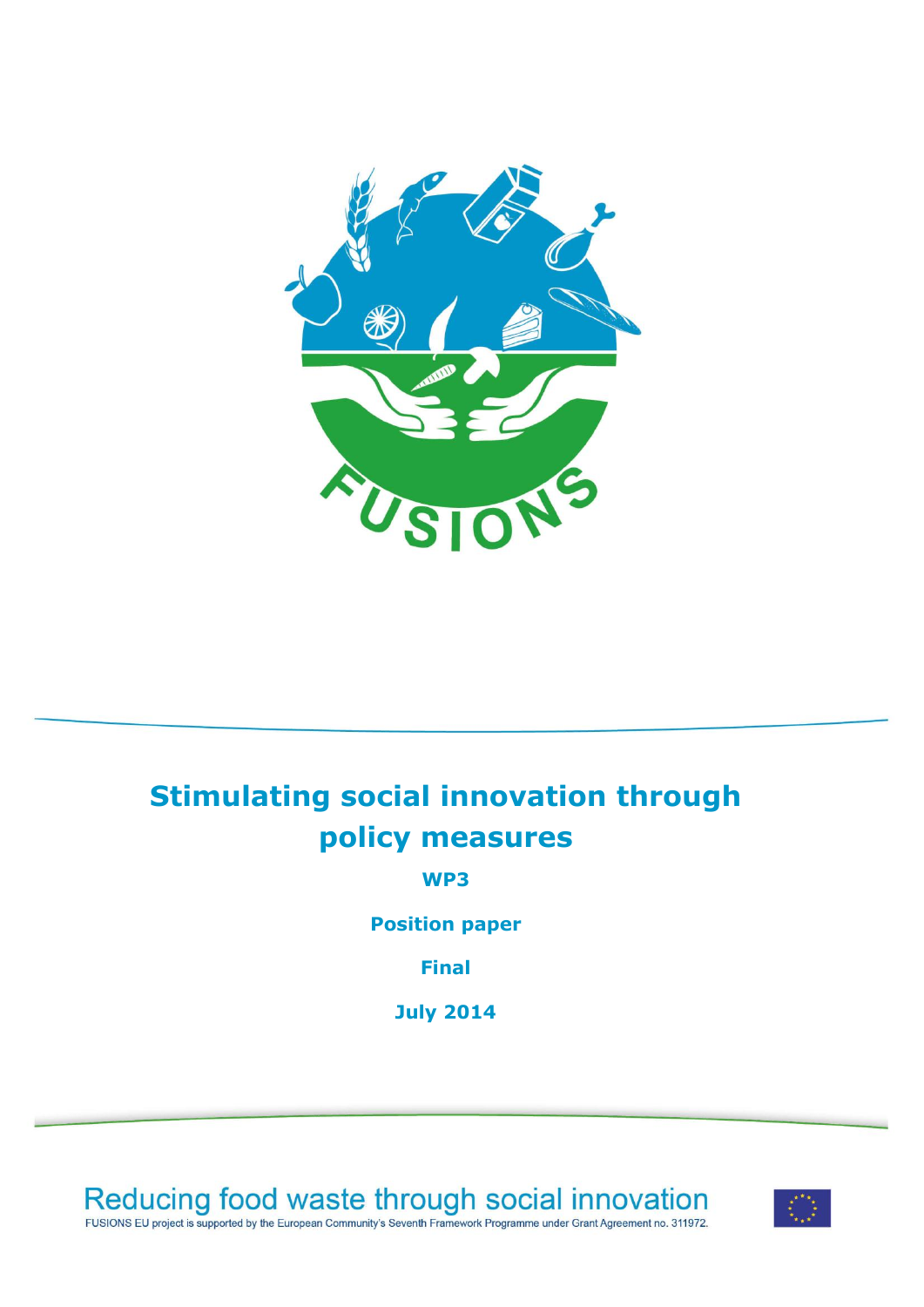## **Contents**

| 1              | 1.1<br>1.2                                                          | <b>Introduction</b><br>Background and objectives<br>Structure of this paper                                                               | 3<br>3<br>$\overline{4}$ |  |  |
|----------------|---------------------------------------------------------------------|-------------------------------------------------------------------------------------------------------------------------------------------|--------------------------|--|--|
| $\overline{2}$ | 2.1                                                                 | <b>Context</b><br>Defining social innovation for FUSIONS<br>2.1.1 Social innovation's contribution to food waste prevention               | 5<br>5<br>6              |  |  |
|                | $2.2^{\circ}$                                                       | Defining FUSIONS' approach to policy                                                                                                      | 8                        |  |  |
| 3              | 3.1                                                                 | The potential of policy to support social innovation<br>Current policy approaches to social innovation<br>3.1.1 Suasive approaches        | 9<br>9<br>9              |  |  |
|                |                                                                     | 3.1.2 Market based instruments                                                                                                            | 11                       |  |  |
|                | 3.2                                                                 | Other policy measures<br>3.2.1 Regulatory approaches - using CSR to activate social innovation 11                                         | 11                       |  |  |
|                |                                                                     | 3.2.2 Promoting social innovators through the public provision of<br>services                                                             | 13                       |  |  |
| 4              | How is social innovation being used to reduce food waste and what's |                                                                                                                                           |                          |  |  |
|                |                                                                     | the policy need?                                                                                                                          | 14                       |  |  |
|                | 4.1<br>4.2                                                          | Stimulating group discussion, action and 'competition'<br>Linking up haves & have nots<br>4.2.1 Exploring food redistribution initiatives | 14<br>16<br>16           |  |  |
|                |                                                                     | 4.2.2 Using policy to support redistribution of food surplus                                                                              | 17                       |  |  |
|                |                                                                     | 4.2.3 Avoiding market distortions through policy mechanisms                                                                               | 18                       |  |  |
|                |                                                                     | 4.2.4 Social innovation food use business models                                                                                          | 19                       |  |  |
|                | 4.3<br>4.4<br>4.5<br>4.6                                            | Intervening in education<br>Creating an alliance<br>Doing something disruptive<br>Summary                                                 | 19<br>20<br>21<br>24     |  |  |
| 5              | 5.1                                                                 | <b>Taking our ideas further</b><br>Suggestions for further study<br>5.1.1 Next research steps                                             | 26<br>26<br>26           |  |  |
|                |                                                                     | 5.1.2 Questions that might be addressed through future work                                                                               | 26                       |  |  |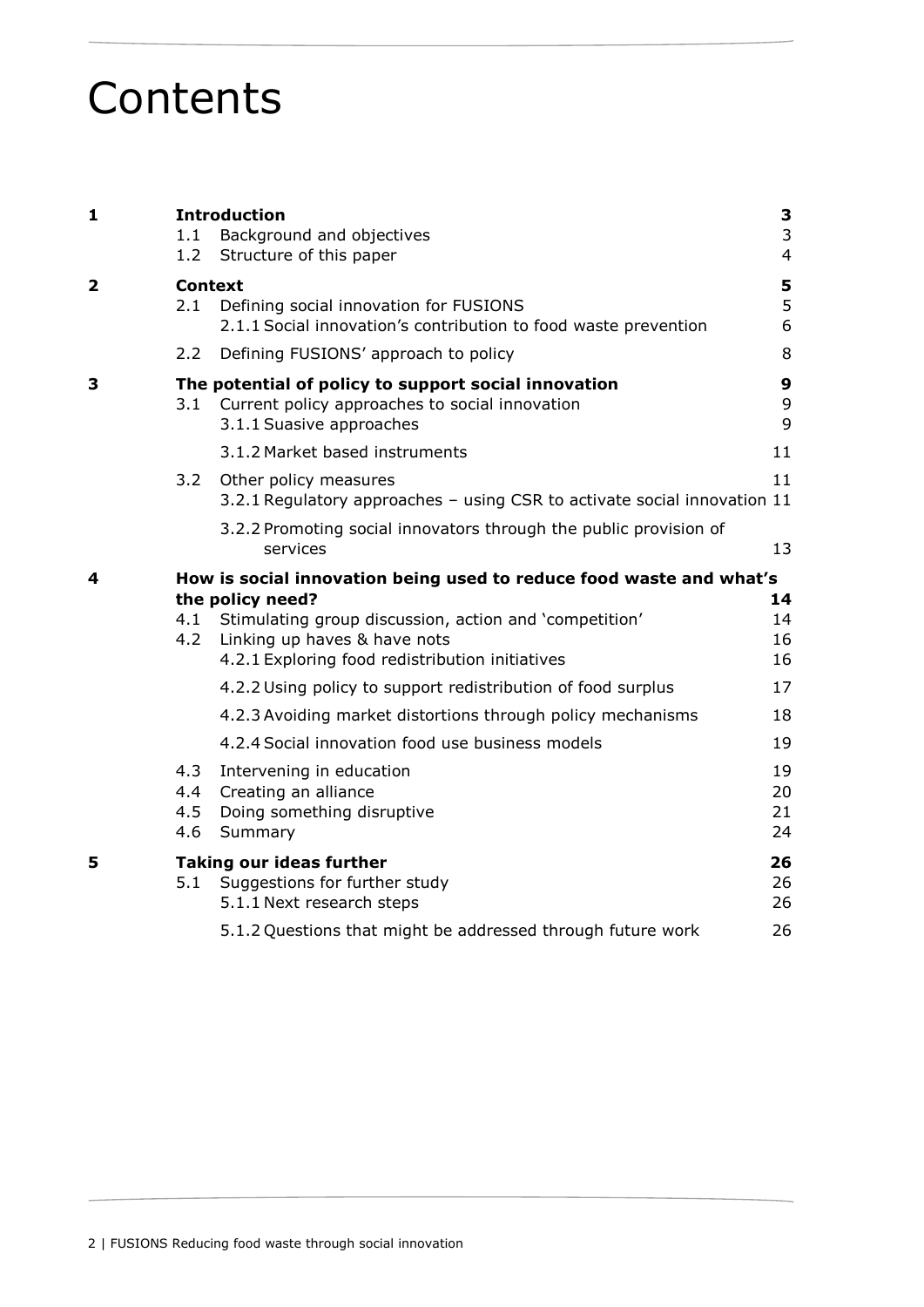# <span id="page-2-0"></span>1 Introduction

## <span id="page-2-1"></span>1.1 Background and objectives

FUSIONS is a project that is working towards a more resource efficient Europe by significantly reducing food waste. Two of its key objectives are (1) to improve our understanding of the extent to which *social innovation* can reduce food waste and (2) to develop guidelines for a common food waste policy for EU-28.

The delivery of this first objective is being led by WRAP (work package 4; WP4). Here, the project team are testing through feasibility studies, the impact social innovation can have in reducing food waste. Social innovations are "both social in their ends *and* in their means $^{\prime\prime}$ 1. Almost 100 existing initatives have been documented in an inventory<sup>2</sup> created by FUSIONS WP4 to demonstrate the range of ways social innovation is already being used to tackle food waste, and to catalyse new ideas. Through a rigorous selection process<sup>3</sup>, seven new social innovation projects, funded by FUSIONS WP4, are now underway and will be evaluated to demonstrate their delivery process, relationship development methods and impacts.

The second objective is being led by the University of Bologna (work package 3; WP3). There is currently no single policy for either food waste prevention or social innovation to reduce food waste, though both are affected by policies on, for example, environment, economy, health, agriculture, education and unemployment. FUSIONS WP3 will seek to find a path through this plethora of influences and identify what is relevant for food waste prevention and for facilitating social innovation initiatives tackling food waste. As such it will map existing policies and trends that impact on food waste<sup>4</sup>, and seek to identify potential policy improvements, at the EU level, to support food waste reduction, with a specific focus on designing policy recommendations that target food waste through socially innovative measures.

Together, these work packages will fuel a debate around what sorts of enabling policy structures are needed to maximise the development of new social innovations, which *exist through active participation*, and who can make such structures a reality.

Building on the work undertaken by FUSIONS to date, this position paper aims to start this discussion. Its focus is seeking to understand which policy measures might best support the *creation, use and scaling* of social innovation initiatives. As such its key inputs are the range of existing social innovation initiatives catalogued by WP4 in the inventory, as well as published research and policy papers. It also draws on the outcomes of the WP3 social camp event<sup>5</sup>, which was an opportunity to hear from those delivering social innovation initiatives, and understand their particular policy and delivery challenges, as well as from policy makers.

*<sup>1</sup> [http://ec.europa.eu/enterprise/policies/innovation/policy/social-innovation/index\\_en.htm](http://ec.europa.eu/enterprise/policies/innovation/policy/social-innovation/index_en.htm)* 

*<sup>2</sup> Available from:<http://www.eu-fusions.org/social-innovations>*

*<sup>3</sup> Feasibility Study Selection Criteria, WRAP, January 2014. Available from: [http://www.eu](http://www.eu-fusions.org/publications)[fusions.org/publications](http://www.eu-fusions.org/publications)*

*<sup>4</sup> Task 3.1 will analyse and report on which current policies impact on food waste generation, so this aspect of policy review has been omitted from this paper.*

*<sup>5</sup> See:<http://www.eu-fusions.org/epm>*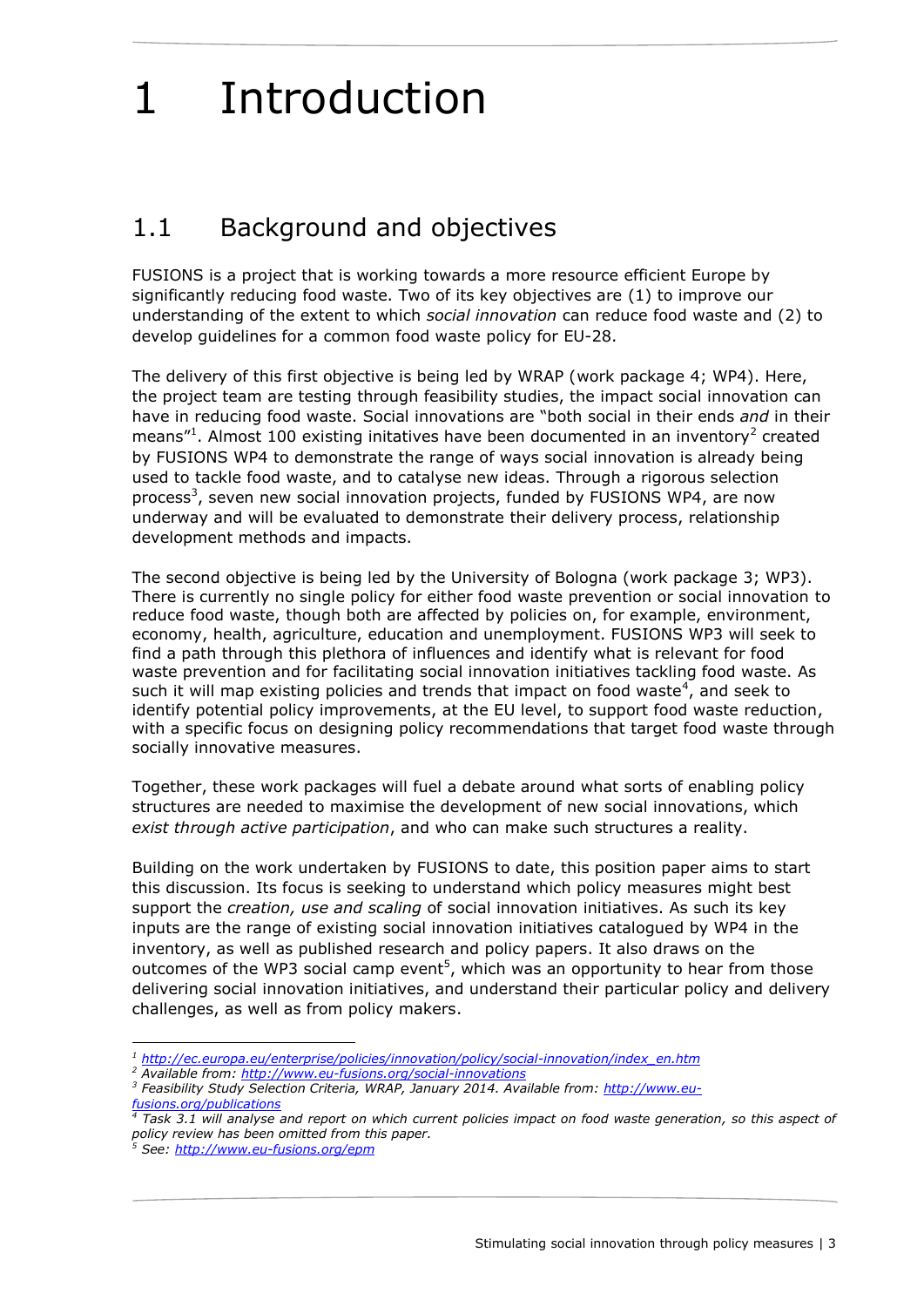This paper's specific objectives are to:

- Make an initial assessment of how policy is currently being used to support social innovation;
- Present a summarised review of how policy supports, and might be improved to enhance, the range of existing social innovation initiatives; and
- Provide some clear areas for further research under the remaining WP3 activities, notably Task 3.2.3 which will build up strategies for improved policies to reduce food waste by promoting social innovation initiatives.

As such, the literature review and analysis has been broad rather than deep, while the scope of the paper has remained focused. The issues introduced in this paper will be taken forward through more in-depth analysis led by the University of Bologna, and validated through discussions with the FUSIONS Platform (WP2, led by Wageningen UR - Food & Biobased Research).

## <span id="page-3-0"></span>1.2 Structure of this paper

The next section describes how FUSIONS has chosen to define and approach both social innovation and policy, with reference to reducing food waste.

Section [3](#page-8-0) provides a short assessment of the types of policy activities undertaken by the EU to stimulate and advance social innovation, broadly categorised against the four policy instruments defined by FUSIONS (Section [2.2\)](#page-7-0).

Section [4](#page-13-0) uses the WP4 inventory to draw out the core themes in how social innovation is being used to reduce food waste. For each, suggestions are made for how policy might facilitate and accelerate more social innovation initiatives that reduce food waste. These are summarised graphically, against the same four policy instruments in Section [4.6.](#page-23-0)

Ideas for further study that will be progressed through subsequent WP3 activities are given in Section [5.](#page-25-0)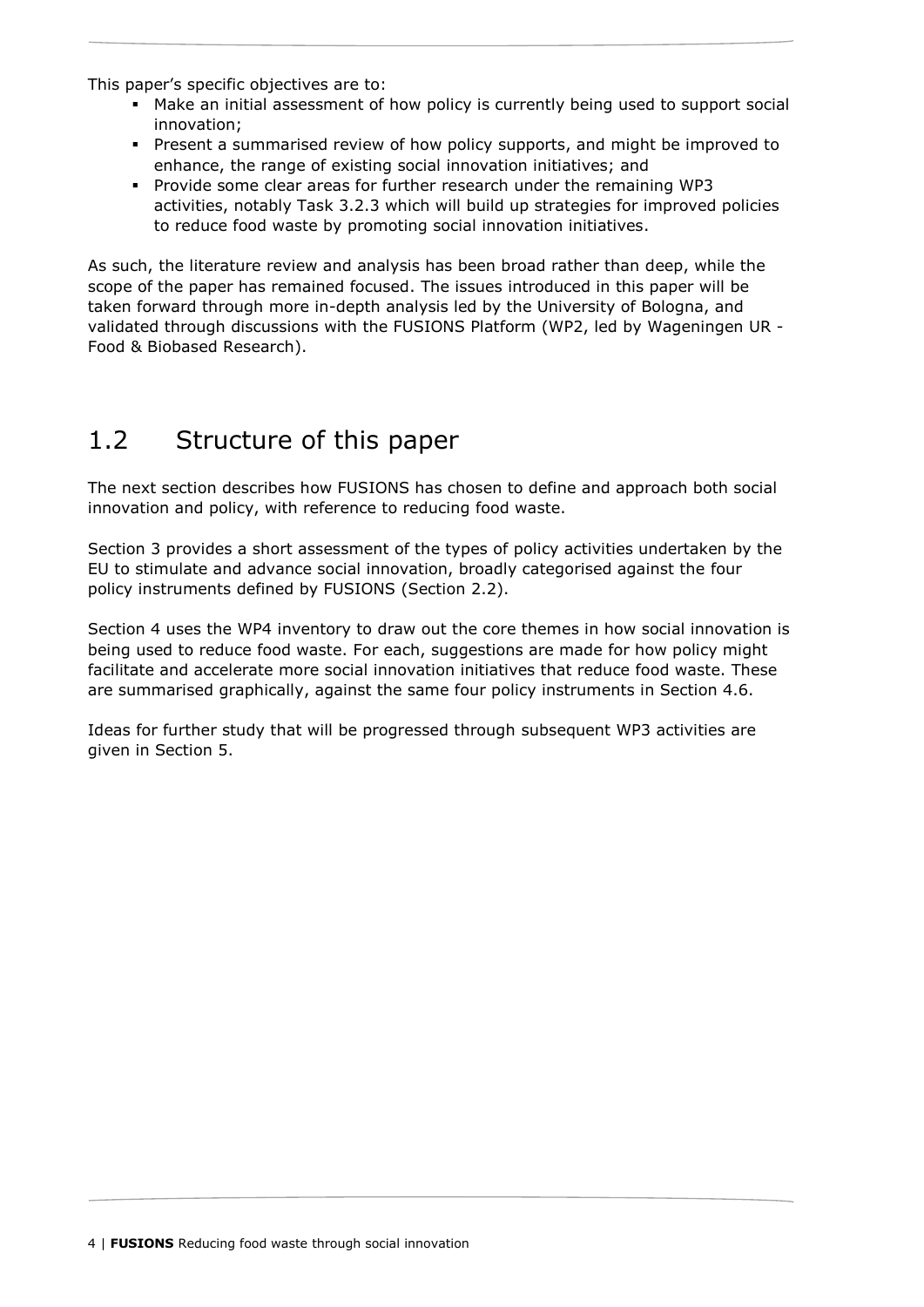<span id="page-4-0"></span>2 Context

## <span id="page-4-1"></span>2.1 Defining social innovation for FUSIONS

Early in WP4, FUSIONS sought to define and explore the potential of social innovation. We concluded<sup>6</sup>, from a short literature review, that social innovation has the following key attributes:

- It has socially recognised goals (and with regards FUSIONS, can *also* reduce food waste).
- It is grounded in deep reflection on the problem & direct action from those involved in it. It represents co-creation and learning.
- It is people-focused, both in terms of its delivery & its beneficiaries. This aids its diffusion or institutionalisation.
- It is delivered through, and builds capacity for, relationships and collaboration often through a multi-stakeholder approach. It affects the process of social interactions.
- It is a new combination of activities and / or delivered into a new setting.

This detailed description is entirely compatible with the EC's definition that they are "innovations that are both social in their ends and in their means"<sup>7</sup>.

A key WP4 deliverable was an inventory<sup>8</sup> of existing initiatives that moved the theory of social innovation into real-world, working examples. It demonstrates in a concrete way what we mean by social innovation and, we hope, will catalyse new ideas.

The inventory was structured around three key dimensions<sup>9</sup> of social innovation:

- they are usually new combinations or hybrids of existing elements, rather than being wholly new in themselves;
- putting them into practice involves cutting across organisational, sectoral or disciplinary boundaries; and
- they leave behind compelling new social relationships. In bringing together people who were previously not working together social innovations create new relationships which matter greatly to the people involved. This aspect contributes to the diffusion and embedding of the innovation, and fuels a cumulative dynamic whereby each innovation opens up the possibility of further innovations.

This paper will further analyse these existing initiatives, with a view to conceptualising their key aspects, so as to start to identify how improved or new policies might enable more social innovation projects that tackle food waste to flourish.

*<sup>6</sup> How can Social Innovation Reduce Food Waste? WRAP, June 2013. Available from: [http://www.eu](http://www.eu-fusions.org/publications)[fusions.org/publications](http://www.eu-fusions.org/publications)*

*<sup>7</sup> [http://ec.europa.eu/enterprise/policies/innovation/policy/social-innovation/index\\_en.htm](http://ec.europa.eu/enterprise/policies/innovation/policy/social-innovation/index_en.htm)* 

*<sup>8</sup> Available from:<http://www.eu-fusions.org/social-innovations>*

*<sup>9</sup> Identified in Social Innovation, What it is, Why it matters and How it can be Accelerated, Said Business School, Oxford, 2007. Available from: [http://youngfoundation.org/publications/social-innovation-what-it-is](http://youngfoundation.org/publications/social-innovation-what-it-is-why-it-matters-how-it-can-be-accelerated)[why-it-matters-how-it-can-be-accelerated](http://youngfoundation.org/publications/social-innovation-what-it-is-why-it-matters-how-it-can-be-accelerated)*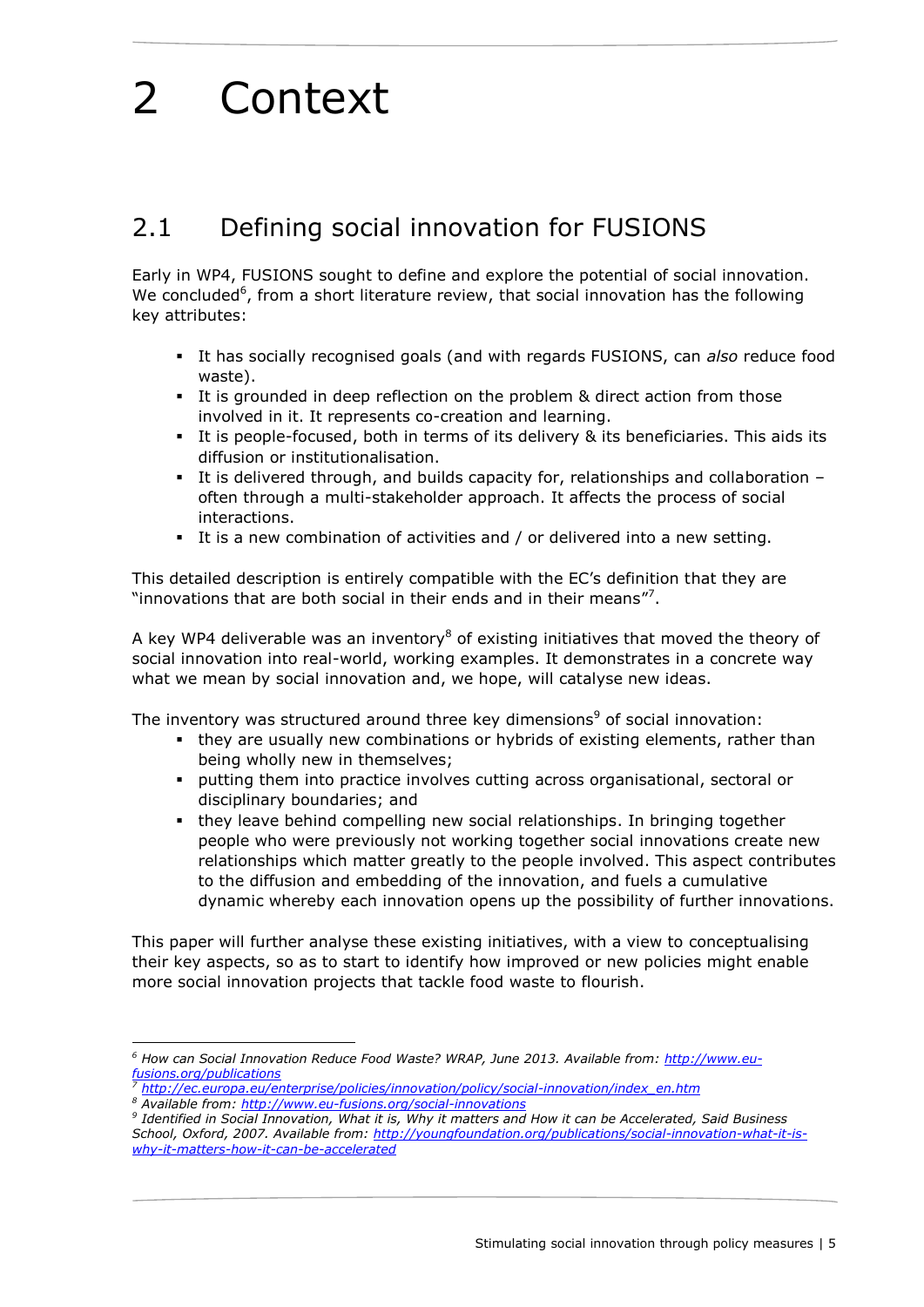#### <span id="page-5-0"></span>2.1.1 Social innovation's contribution to food waste prevention

Social innovation has a hugely important role, as *part* of the mix of interventions needed, to reduce food waste. In assessing and categorising the existing initiatives we were drawn to the distinctive ability of social innovation to *improve society's capacity to act*, and thereby its unique role in tackling urgent environmental challenges such as food waste. Many would agree with the assessment that there is a widening gap between the scale of the environmental and social problems we face and the range of solutions on offer. Reflecting on social innovation's attributes, listed above, we can see that it can respond to the urgency and complexity of our current crisis by being: grounded in reflection, co-created and emergent (Figure 1).

| <b>Environmental problems</b><br>are:             | • Social innovation responds by<br>being: |
|---------------------------------------------------|-------------------------------------------|
| Dynamic and evolving                              | • Adaptive, reflective, emergent          |
| Complex                                           | • Cuts across boundaries                  |
| Impacting at all levels,<br>individual and global | • Inclusive, co-created                   |
| Immediate, urgent                                 | • Action-focused                          |
| Challenging                                       | • Driven by contagious courage            |

*Figure* 1 - *Characteristics of social innovation that means it can improve society's capacity to act*

Social innovation is not intended to simply be a new way of interpreting the economic trend, but aims, above all, to *redefine social structures*, in which those who make use of an asset or a service no longer play a passive role but *actively participate* in the process by which it is designed and delivered.

A huge variety of individuals and organisations of all types are already being called upon to assume new responsibilities and establish initiatives in order to address needs that were previously taken care of by public spending, at all levels. Tackling social and environmental challenges is no different. For example, the inventory lists several projects that promote new food and cooking skills and simultaneously tackle social isolation. It is this element of moving swiftly from identifying a problem, taking responsibility for it, and generating an *active response* that makes social innovation so empowering and exciting.

Food waste, as a problem, is difficult to solve because there is incomplete or contradictory knowledge about its extent and possible solutions, there are a large number of people and opinions involved, and it is hugely interconnected with other problems, both related to food - such as health - but also related to wider problems such as income inequality.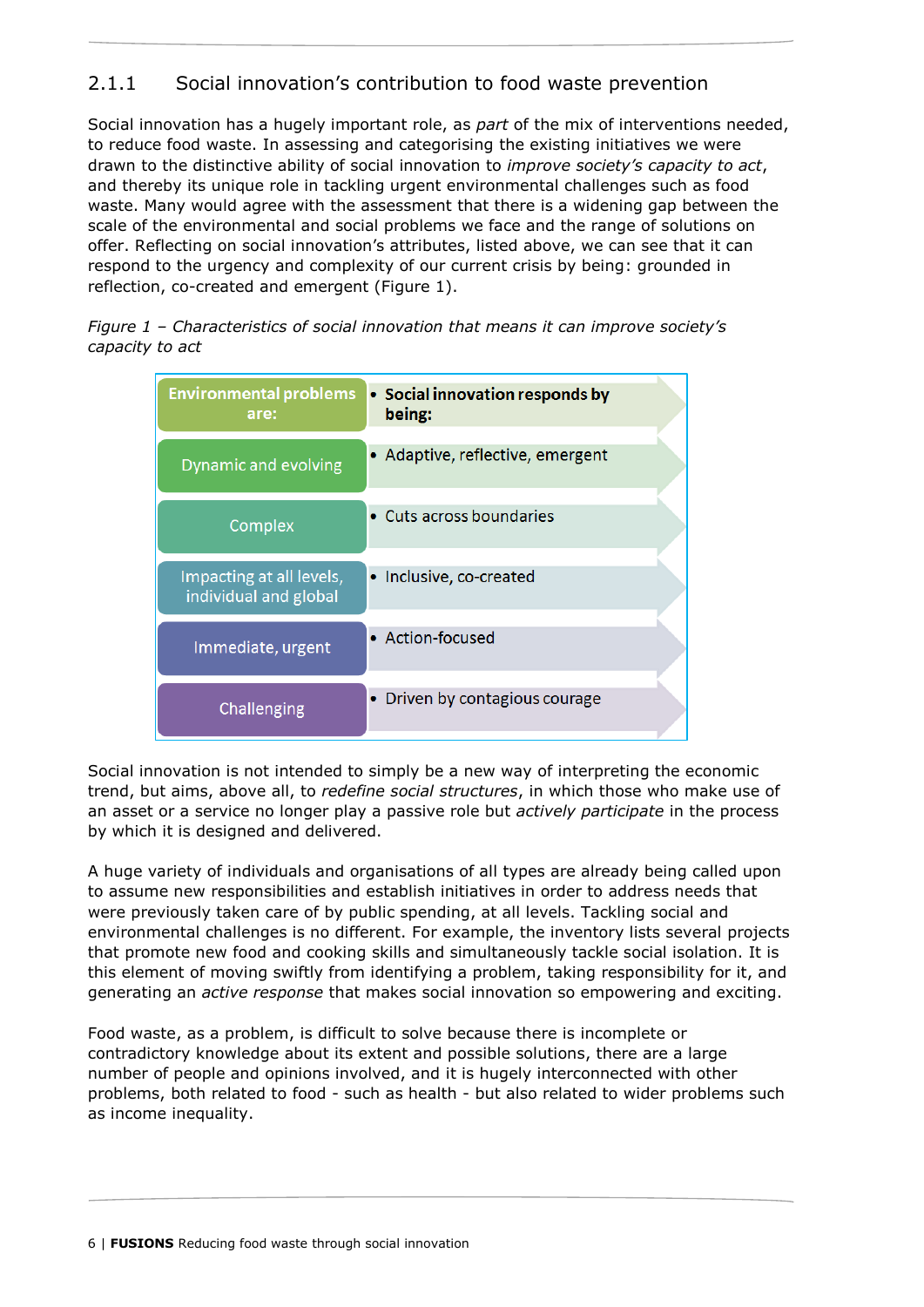The aspect of social innovation that blends past elements with new innovations and uses extended networks to support and manage relationships can make a difference. It complements other mechanisms that: target the development and introduction of new technology, undertake research to build the evidence base or raise awareness and the motivation to act through communications activities. Social innovation seems to add a new dimension to this pattern of responses by putting *all of us* squarely and actively at its heart. Given the complexity around food waste, no single-tiered solution will work and we need to use all possible interventions, and allow them to evolve, in order to make a positive contribution to improving global food use. Policies are part of this intervention mix, just as are wider social, technical and economic solutions.

The inventory shows that social innovation can be used at any stage of the food supply chain, with projects reducing food waste on farm, in food production and in the home. Considering the FUSIONS definitional framework $10$ , we can see how social innovation can take place within the food chain, with food redistribution activities being an established example, but particularly at the *interface between* different actors in the food chain (Figure 2). Potentially an important role for policy is to help stakeholders across the whole food chain take a system view on the social innovation opportunities rather than a linear view. Voluntary collective action brokered by government to legitimise collaboration and dialogue is a prime example (see Section [4.4\)](#page-19-0).

*Figure 2 - FUSIONS definitional framework overlaid with social innovation process (in red) demonstrating system wide potential*



<sup>-</sup>*<sup>10</sup> FUSIONS definitional framework, SIK, July 2014. Available from: <http://www.eu-fusions.org/publications>*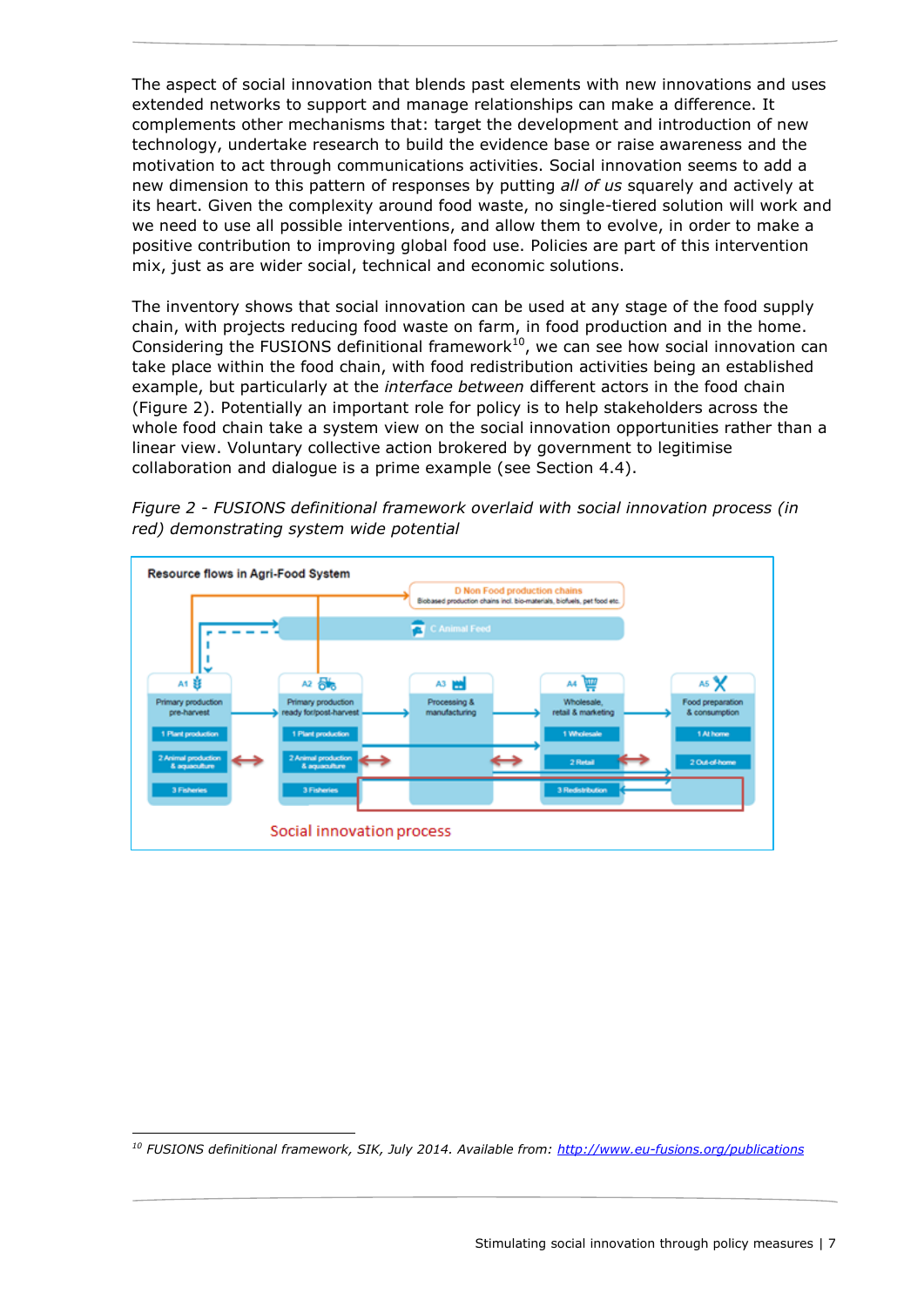## <span id="page-7-0"></span>2.2 Defining FUSIONS' approach to policy

In some areas the EU has exclusive competence, where member states are unable to act independently. If they want to act in these areas, they must agree through the institutions of the EU to change the laws. In other areas, the EU only plays a supporting role and the Member States are free to act. The majority of competencies are 'shared', meaning that member states may legislate only when the EU has not, or they may elaborate the laws of the EU provided their elaborations do not harm the objectives of the EU law. Thus, if the EU legislates in an area, all national laws that contradict the EU law are nullified when the EU law comes into force. Further exploration by WP3 will determine the extent to which social- and community-based change through social innovation will need to be sensitive to the national context, and hence where Member State policy rather than EU policy may play the more significant role.

The EU's standard decision-making procedure is known as 'Ordinary Legislative Procedure' (formerly called co-decision). Before the Commission proposes new initiatives it assesses the potential economic, social and environmental consequences that they may have. It does this by preparing 'Impact Assessments' which set out the advantages and disadvantages of possible policy options. The Commission also consults interested parties such as non-governmental organisations, local authorities and representatives of industry and civil society, and groups of experts give advice on technical issues. In this way, the Commission ensures that legislative proposals correspond to the needs of those most concerned. This process presents an opportunity to facilitate joined up policy making between economic, environmental and social objectives, which is an important aspect of social innovation delivery as subsequent sections will show.

FUSIONS has adopted the following categorization of policy instruments<sup>11</sup> (Gupta J et al., 2013) that will be used across WP3:

- **Suasive approaches**: policy tools that encourage changes in behaviour through the provision of information, such as through general education programmes, guidelines and codes of practice, training programmes, extension services, and research and development.
- **Regulatory approaches**: require changes in behaviour by introducing penalties for parties who don't comply with the regulatory provisions. Types of regulatory instruments include standards (including planning instruments), licensing, mandatory management plans and covenants.
- **Market based instruments**: policy tools that encourage behavioural change through market signals rather than through explicit directives. There are a range of types of market based instruments including trading schemes, offset schemes, subsidies and grants, accreditation systems, stewardship payments, taxes and tax concessions.
- **Public provision of services**: often used where the management solution has the characteristics of a 'public good' which make it difficult for the service to be provided by the private sector e.g. national parks.

*<sup>11</sup> Gupta J, Shin HY, Matthews R, Meyfroidt P, Kuik O (2013) The forest transition, the drivers of deforestation and governance approaches. In: Gupta J, van der Grijp N, Kuik O (eds) Climate change, forests and REDD: lessons for institutional design. Routledge, London, pp 25–51.*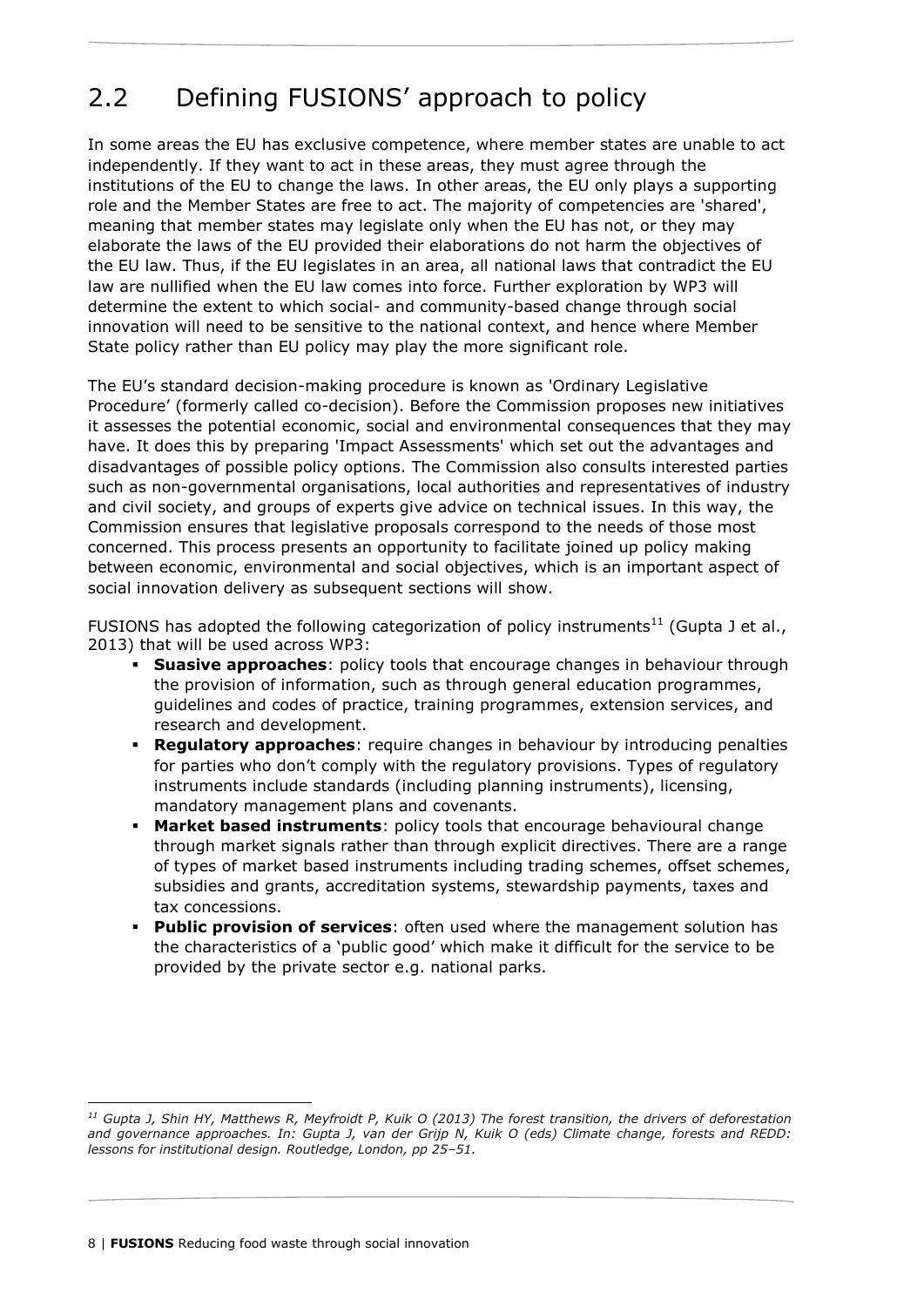## <span id="page-8-0"></span>3 The potential of policy to support social innovation

## <span id="page-8-1"></span>3.1 Current policy approaches to social innovation

Naples  $2.0^{12}$  sets out in some detail the origins of social innovation in Europe. It appears that some chance encounters and a desire to reverse the trend of what was perceived to be a deteriorating situation in Europe were instrumental in a vision for social innovation being brought into European policy-making. This culminated in social innovation becoming part of the new European Economic Strategy, Europe  $2020^{13}$ . The strategy sets out Europe's ten-year growth and jobs strategy and seeks to create the conditions for smart, sustainable and inclusive growth. It is therefore hugely significant in how social innovation is being facilitated through EU-level policy and explains its primary focus in the sphere of economic development.

The following sections aim to provide a short assessment of the types of policy activities undertaken by the EU to stimulate and advance social innovation (generally, not specifically related to food waste prevention), broadly categorised against the four policy instruments defined by FUSIONS (Section [2.2\)](#page-7-0).

As noted above (Section [2.2\)](#page-7-0), given FUSIONS' EU policy focus, it is EU-level policies that have been assessed. Any analysis of how these are brought into national and local policy, and of social innovation policies *initiated* at the national level, will be the focus of subsequent work in WP3 (see Section 5). A key question for such work might be how each level of policy interacts, and particularly which level has the most scope to support the creation, use and scaling of social innovation initiatives.

#### <span id="page-8-2"></span>3.1.1 Suasive approaches

These are policy tools that encourage changes in behaviour through the provision of information, such as through general education programmes, guidelines and codes of practice, training programmes, extension services, and research and development. Looking at the available information, the European Commission supports and drives social innovation via several suasive approaches. Some examples are given below:

 Social Innovation Europe [\(https://webgate.ec.europa.eu/socialinnovationeurope\)](https://webgate.ec.europa.eu/socialinnovationeurope) (SIE) is a major project funded by DG Enterprise and Industry to enable networking & to provide information. The SIE initiative is working to connect policy makers, entrepreneurs, academics and third sector workers with other innovators from across Europe. It is their goal to become a hub—a meeting place in the network of European networks—where innovative thinkers from all 27 member states can come together to create a streamlined, vigorous social

<sup>-</sup>*<sup>12</sup> Naples 2.0 A Social Innovation Competition, Euclid Network, 2014. Available from: [http://euclidnetwork.eu](http://euclidnetwork.eu/) <sup>13</sup> [http://ec.europa.eu/europe2020/index\\_en.htm](http://ec.europa.eu/europe2020/index_en.htm)*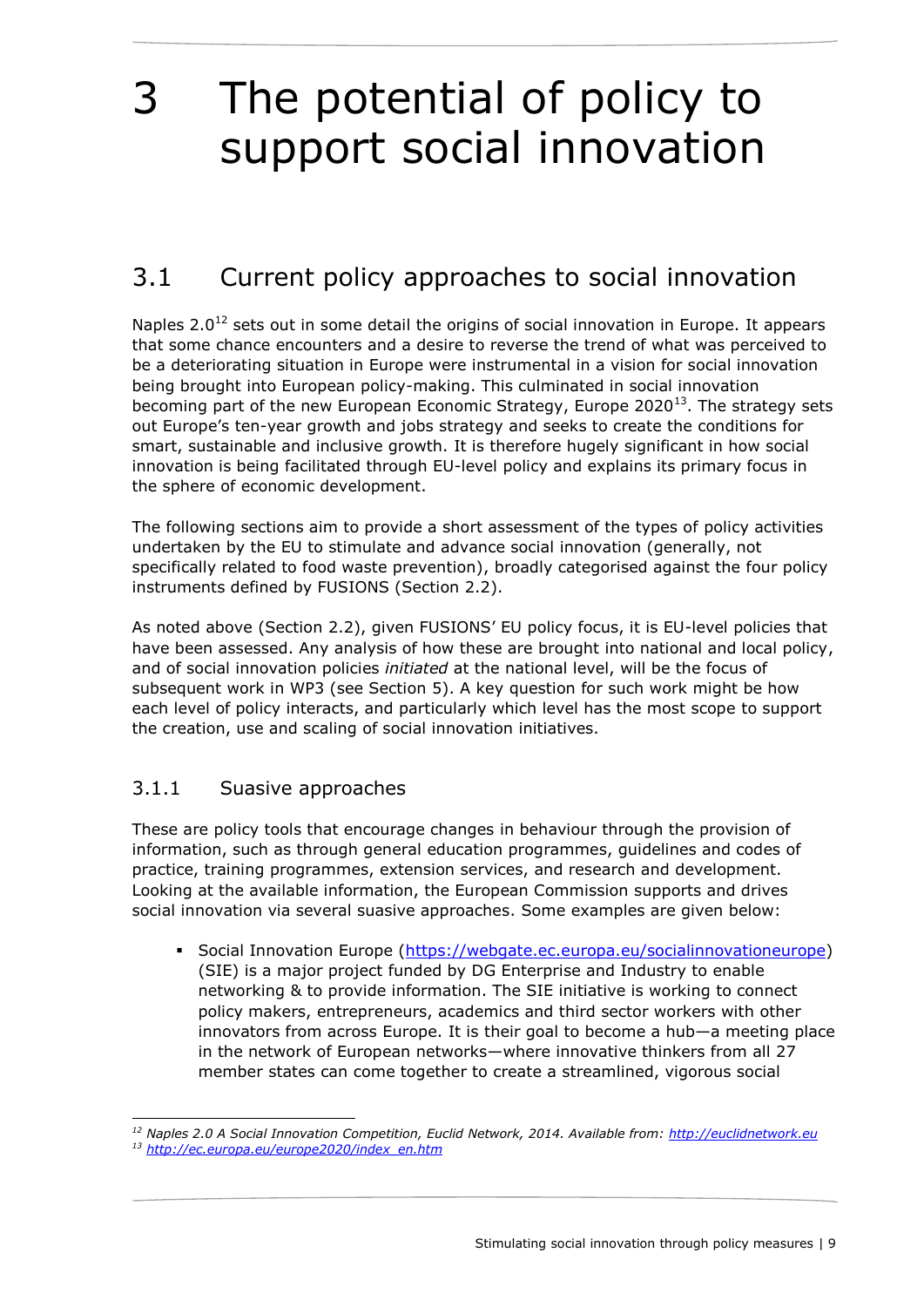innovation field in Europe, to raise a shared voice, and to propel Europe to lead the practice of social innovation globally.

- In addition to SIE, the EC has also funded networking activities under FUSIONS to promote, share and raise awareness of social innovation (e.g. through WP2 and the WP4 inventory).
- **H** Horizon 2020 is the biggest EU Research and Innovation programme ever with nearly €80 billion of funding available over 7 years (2014 to 2020). It includes a Call around 'Collective awareness platforms for sustainability and social innovation' (ICT10-2015). The challenge it sets is to harness the collaborative power of ICT networks to create collective and individual awareness about the multiple sustainability threats which our society is facing at the social, environmental and policy levels. The resulting collective intelligence will lead to better informed decision-making processes and empower citizens, through participation and interaction, to adopt more sustainable individual and collective behaviours and lifestyles.
- The Commission hosts cross-disciplinary discussions e.g. a workshop themed 'Seeing the Landscape of Social Innovation Incubation in Europe and finding the right questions to move us forward' [\(http://ec.europa.eu/enterprise/policies/innovation/files/sie-incubators-](http://ec.europa.eu/enterprise/policies/innovation/files/sie-incubators-workshop-newsletter_en.pdf)

[workshop-newsletter\\_en.pdf\)](http://ec.europa.eu/enterprise/policies/innovation/files/sie-incubators-workshop-newsletter_en.pdf). The purpose of this workshop was to capture knowledge from thought and practice leaders in social innovation and business incubation to grow social enterprise and its impact in Europe.

 In-depth research (in addition to that via SIE) e.g. an In-depth Report from Science for Environment Policy

[\(http://ec.europa.eu/environment/integration/research/newsalert/pdf/IR10.pdf?](http://ec.europa.eu/environment/integration/research/newsalert/pdf/IR10.pdf?utm_content=bufferb9206&utm_medium=social&utm_source=twitter.com&utm_campaign=buffer) utm\_content=bufferb9206&utm\_medium=social&utm\_source=twitter.com&utm [campaign=buffer\)](http://ec.europa.eu/environment/integration/research/newsalert/pdf/IR10.pdf?utm_content=bufferb9206&utm_medium=social&utm_source=twitter.com&utm_campaign=buffer) which presents an overview of research into social innovation, with special consideration for its environmental implications. Case studies are also presented which illustrate how social innovation has taken place in realworld settings.

These examples mainly focus on awareness of social innovation among stakeholders that may establish new initiatives. The other facet, that there is less evidence of suasive policy support for, is *awareness of social innovation* - as a mechanism and as something in which to participate - among citizens e.g. through on the ground activities. Enabling factors (which may or may not need to be policy-related) need to both motivate stakeholders to *set up* social innovation initiatives and encourage citizens to *participate* in them.



*Figure 3 – Dual approach to enabling social innovation*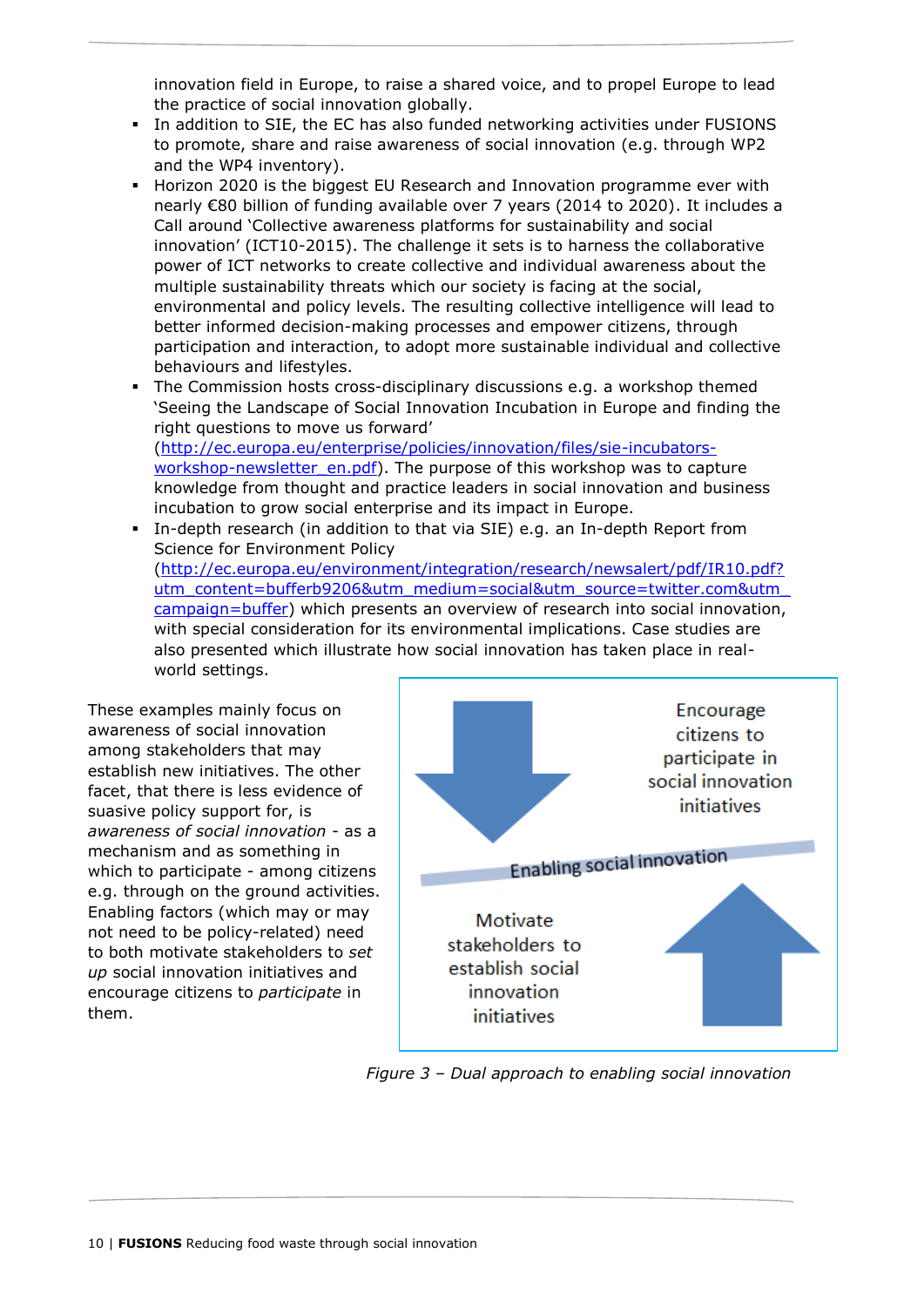#### <span id="page-10-0"></span>3.1.2 Market based instruments

These are policy tools that encourage behavioural change through market signals rather than through explicit directives. Again, there is evidence that such approaches are being actively used to support social innovation at the European level, for example:

- Information on social innovation finance opportunities are provided by the EC [\(http://ec.europa.eu/enterprise/policies/innovation/files/funding-social](http://ec.europa.eu/enterprise/policies/innovation/files/funding-social-innovation_en.pdf)[innovation\\_en.pdf\)](http://ec.europa.eu/enterprise/policies/innovation/files/funding-social-innovation_en.pdf).
- Direct project finance is provided to pilot or prototype social innovation ideas, such as that provided to FUSIONS for its feasibility studies<sup>14</sup> and the H2020 call given in Section [3.1.1](#page-8-2) (ICT10-2015).
- The European Social Innovation Competition [\(http://ec.europa.eu/enterprise/policies/innovation/policy/social](http://ec.europa.eu/enterprise/policies/innovation/policy/social-innovation/competition/index_en.htm)[innovation/competition/index\\_en.htm\)](http://ec.europa.eu/enterprise/policies/innovation/policy/social-innovation/competition/index_en.htm) is organized every year by DG Enterprise and Industry to directly support new solutions (each winner is awarded EUR30,000) and raise awareness about social innovation. It is focused on reducing unemployment and minimising its corrosive effects on the economy and our society but would not exclude food waste reduction projects that *simultaneously* create jobs. 1,254 ideas were submitted to the 2013 competition, twice more than in 2012, demonstrating a real appetite to deliver social innovation in Europe. The three winners in  $2013^{15}$  were a textile recycling activity in Italy that simultaneously provided jobs to disadvantaged women, support to grow urban farming and job creation in Brussels, and support for unemployed people in Dublin to refurbish empty social housing units into hubs for learning and entrepreneurship.

<span id="page-10-1"></span>The potential of market-based instruments and other socio-economic incentives as specific policy measures to stimulate optimised food use across the supply chain will be investigated further in Task 3.2.1.

## 3.2 Other policy measures

#### <span id="page-10-2"></span>3.2.1 Regulatory approaches – using CSR to activate social innovation

There is less evidence of regulatory approaches being used to stimulate social innovation at the European level. However, important regulatory development with regards Corporate Social Responsibility (CSR) could be particularly relevant to the extension of social innovation initiatives. A recent agreement<sup>16</sup>, reached in February 2014 between the European Council and the European Commission, suggests that a forthcoming European directive on  $CSR<sup>17</sup>$  will require all publicly traded companies with more than 500 employees to report their performance on a number of non-financial metrics every year. It marks the most significant effort to date to mandate non-financial reporting on companies across all sectors of the economy and will require companies to provide

*<sup>14</sup> <http://www.eu-fusions.org/social-innovations>*

*<sup>15</sup> [http://ec.europa.eu/enterprise/policies/innovation/policy/social-innovation/competition/contestants\\_en.htm](http://ec.europa.eu/enterprise/policies/innovation/policy/social-innovation/competition/contestants_en.htm)*

*<sup>16</sup> [http://www.csrandthelaw.com/2014/03/mandatory-social-and-financial-reporting-coming-soon-to-the](http://www.csrandthelaw.com/2014/03/mandatory-social-and-financial-reporting-coming-soon-to-the-european-union/#sthash.KtMQm7FN.dpuf)[european-union/#sthash.KtMQm7FN.dpuf](http://www.csrandthelaw.com/2014/03/mandatory-social-and-financial-reporting-coming-soon-to-the-european-union/#sthash.KtMQm7FN.dpuf)*

*<sup>17</sup> [http://ec.europa.eu/enterprise/policies/sustainable-business/corporate-social-responsibility/public](http://ec.europa.eu/enterprise/policies/sustainable-business/corporate-social-responsibility/public-consultation/index_en.htm)[consultation/index\\_en.htm](http://ec.europa.eu/enterprise/policies/sustainable-business/corporate-social-responsibility/public-consultation/index_en.htm)*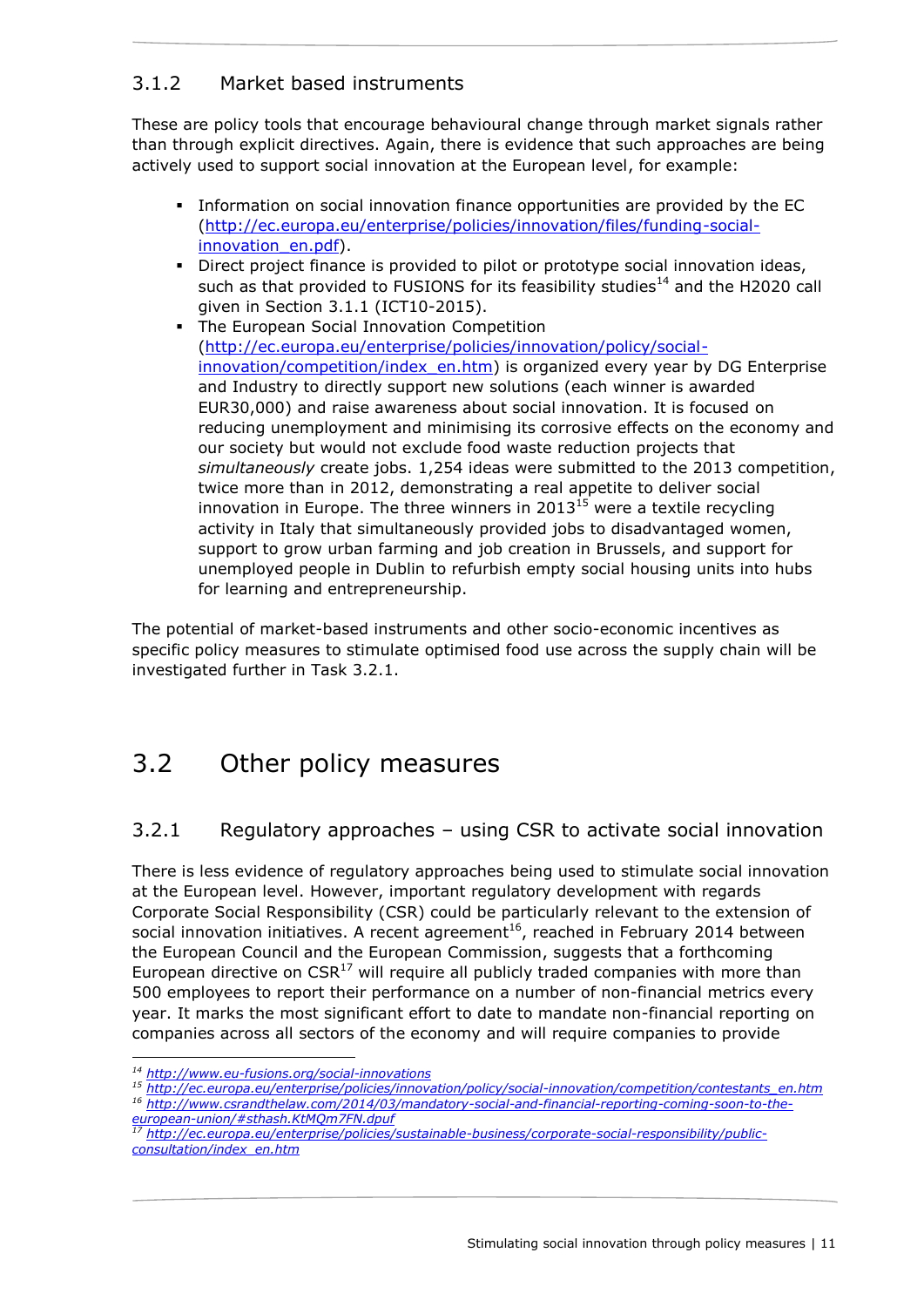"relevant and useful information" concerning environmental performance alongside other core CSR themes such as human rights impacts. Although CSR is a broad field, it could be used to enable social innovation to reduce food waste. Reflecting on the need to both enable the creation of new initiatives *and* encourage participation in them (Figure 3), CSR can play a role in both.

Firstly, it can stimulate and support the creation and delivery of social innovation initiatives. In the UK, several retailers undertake community outreach work. For example, Tesco stores have a dedicated Community Champion to coordinate community and charity activity on behalf of their store<sup>18</sup> while each Asda store has a Community Life Champion to work one day a week with community groups and local organisations $^{19}$ . Some of this retailer-sponsored community action has been to deliver food waste prevention training to customers, such as Love Food Hate Waste.

Such activities, which deliver practical outcomes against CSR corporate commitments, could become more common if mandatory reporting is brought in. Not only would it support greater visibility of different ideas and approaches to delivering CSR, including social innovation, but could also stimulate competition within the sector. Increasing the emphasis on delivering food waste prevention activities at the corporate level, and capturing information on successes, could be an important mechanism for facilitating new social innovation approaches to food waste prevention. How can we use CSR (and forthcoming legislation) to *stimulate corporate community action to empower local action*?

Secondly, it can encourage participation in social innovation projects. Some companies promote volunteering through their CSR policies, for example, providing a certain number of hours per year to employees specifically for volunteering in the community. Such policies provide more scope to citizens to participate in social innovation initiatives, while the extra pairs of hands and specialist expertise provided may be crucial for entrepreneurs to take their idea from concept to prototype and beyond.

Businesses who institute such policies are finding they make a difference in a number of important ways, particularly related to recruitment and retention of the best candidates. They are showing that giving employees opportunities to volunteer as part of their jobs builds loyalty to the company, and pride in working for an organisation with a strong community mindset.

Within the legislative proposal on CSR, it remarks that the Commission has adopted a communication on EU policies and volunteering<sup>20</sup> in which it acknowledges employee volunteering as an expression of CSR. However, it also makes the case that volunteering will be best supported through clear national strategies. This could be an area for further study under WP3 particularly considering the forthcoming CSR legislation<sup>21</sup> and opportunity to engage businesses through the FUSIONS Platform (WP2).

*<sup>18</sup> <https://www.ourtesco.com/our-community/supporting-local-communities>*

*<sup>19</sup> <http://your.asda.com/community>*

*<sup>20</sup> [http://ec.europa.eu/citizenship/pdf/doc1311\\_en.pdf](http://ec.europa.eu/citizenship/pdf/doc1311_en.pdf)*

*<sup>21</sup> Related to this, but requiring separate further investigation, is the question as to whether the policy framework for operating charities has the potential to facilitate new social innovation initiatives and participation in them.*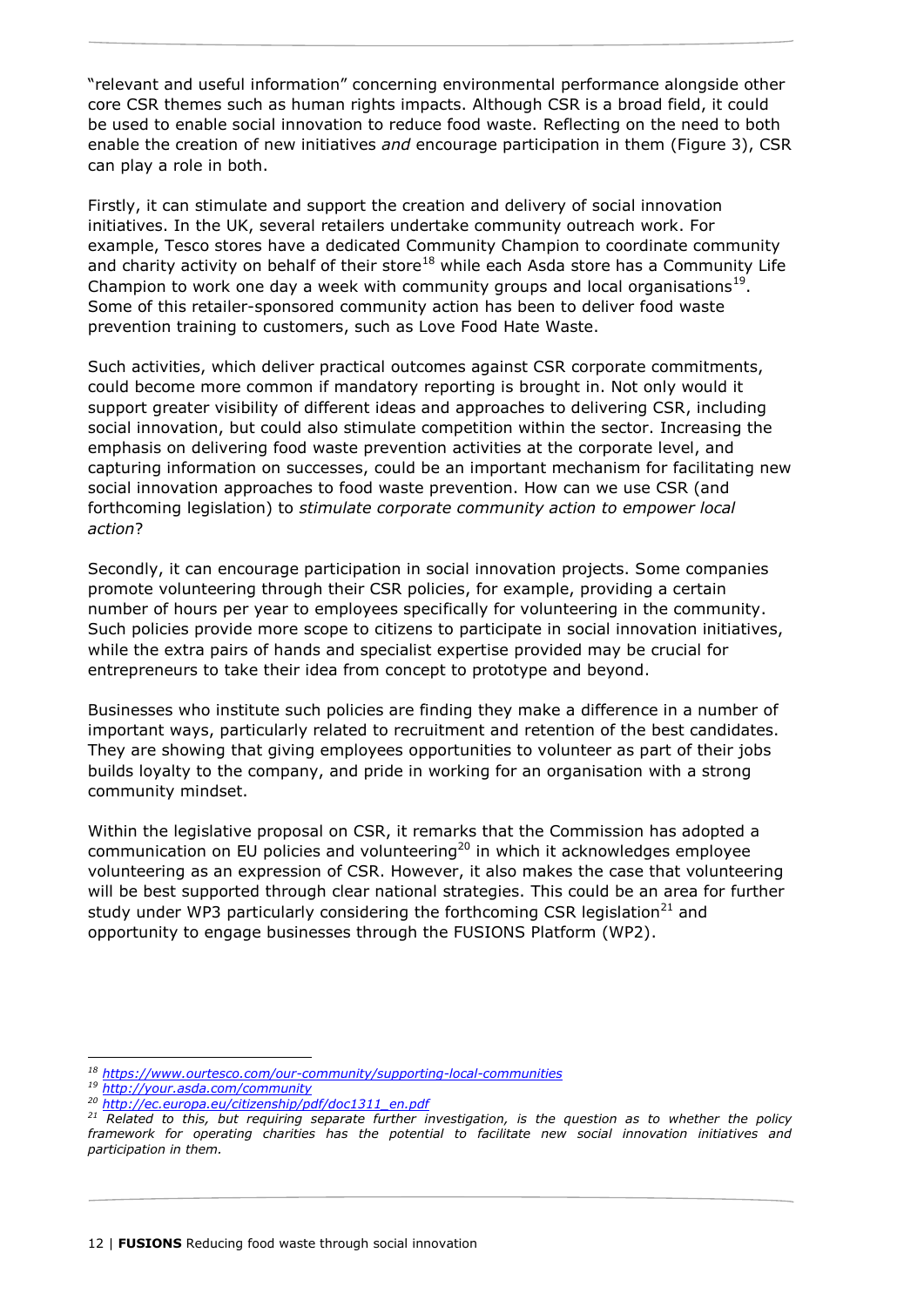#### <span id="page-12-0"></span>3.2.2 Promoting social innovators through the public provision of services

Another potential area for further study is within the realm of public service delivery, which has been influenced by regulation. Public procurement plays an important role in the overall economic performance of the European Union. In Europe, public authorities spend around 18% of GDP on supplies, works and services.

The Public Procurement Directive<sup>22</sup>, published in 2011, seeks to promote market access opportunities for small and medium-sized enterprises. It requires tendering bodies to break contracts into Lots and reduce the requirements concerning economic and financial capacity. In the UK, the Big Society policy<sup>23</sup> sought to open up public services: enabling voluntary organisations, charities, social enterprises and employee-owned co-operatives to compete to offer public services.

Such policies could be further developed to encourage and promote organisations to tender social innovative solutions to address public service needs. The FUSIONS inventory includes examples of reducing social isolation through the provision of group activities to learn new food skills, for example, at the same time as using food surplus, as well as examples of providing food and environmental education within schools (discussed further in Section [4.3\)](#page-18-1).

Public procurement plays a key role in the Europe 2020 strategy as one of the marketbased instruments to be used to achieve its objectives by improving the business environment and conditions for business to innovate, and by encouraging wider use of green procurement, supporting the shift towards a resource efficient and low-carbon economy. There have been relatively recent developments in guidance around using social and environmental criteria in public procurement, and the extent to which this could be extended to support social innovation would be worth further exploration, particularly given this is a key area for EU-level rather than Member State-level policy.

*<sup>22</sup> http://ec.europa.eu/internal\_market/publicprocurement/docs/modernising\_rules/COM2011\_896\_en.pdf <sup>23</sup> www.parliament.uk/briefing-papers/SN05883.pdf*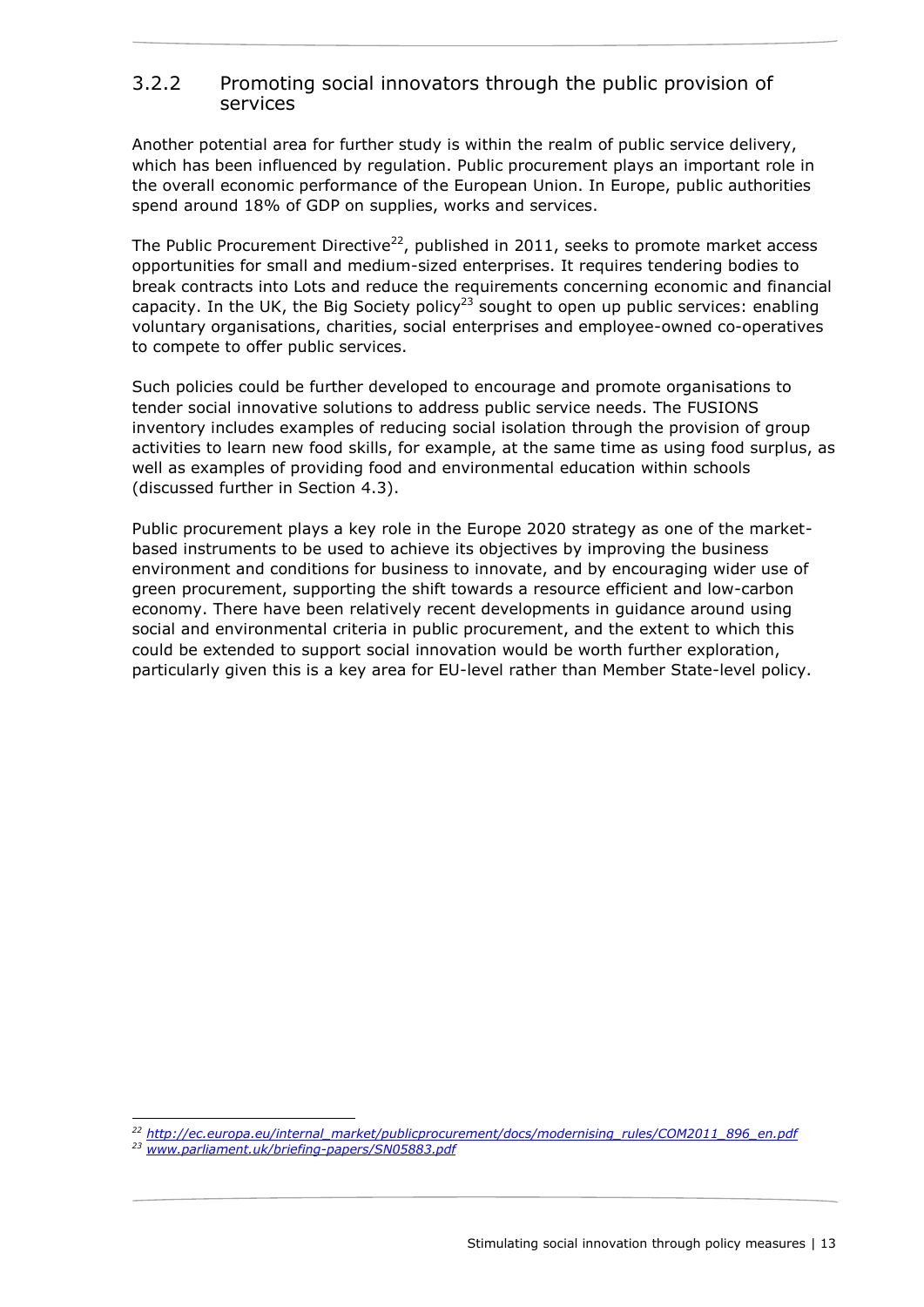## <span id="page-13-0"></span>4 How is social innovation being used to reduce food waste and what's the policy need?

The initiatives, listed on the FUSIONS inventory and those being funded by the project, can be clustered around several core areas to do with their primary emphasis or delivery mechanism:

- stimulating group action, discussion and 'competition'
- Inking up haves and have nots;
- **intervening in education;**
- creating alliances; and
- doing something 'disruptive'.

By broadly segmenting the activities into these core areas we can start to understand how policy might be used to support their activation and development.

This section takes each of the five core areas in turn, summarising some notable examples from the inventory and finishes with some suggestions for how policy might be used to build the framework in which such initiatives can be accelerated (highlighted in blue). This analysis is summarised in Figure 4 (Section [4.6\)](#page-23-0). A more in depth analysis of the *barriers* to developing food waste related social innovation, and how policy might remove or reduce them, will be developed within Task 3.2.3.

## <span id="page-13-1"></span>4.1 Stimulating group discussion, action and 'competition'

There are numerous websites, guides and apps now providing guidance and tips on how to reduce food waste. These communications activities are an essential component of helping everyone reduce food waste, but have a limited social innovation element because they are largely passive. In other words, they are conveyed *to* people, who individually choose how they will respond, and don't require their active participation for their delivery<sup>24</sup>. A social innovation approach to communications is about stimulating *group* discussion and action, in the process developing new social relationships between the group members. Forming a social group to share ideas and provide peer support can have a significant impact on behaviour change.

<sup>-</sup>*<sup>24</sup> The exception to this is the extent to which group discussions through social media will become an important social innovation, and this may be an interesting future area of exploration.*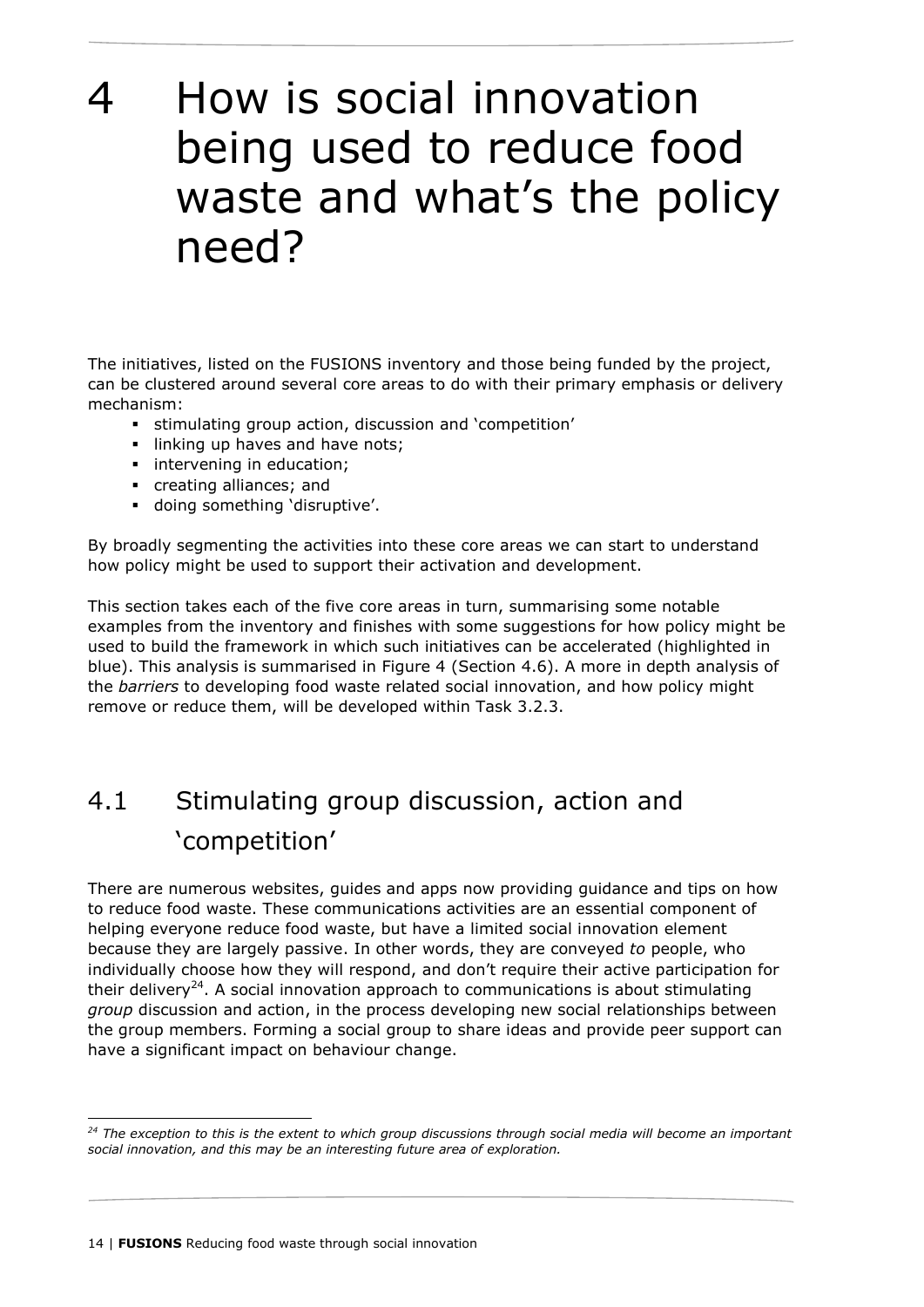Perhaps the original idea for group-led action to reduce food waste was the UK initiative by Love Food Hate Waste and the Women's Institute<sup>25</sup> in 2008. Members were recruited to be Love Food Champions who established local groups. Together they shared their food waste challenges and tips to make significant waste reductions. Love Food Hate Waste now runs a programme that trains individuals to act as 'ambassadors' for food waste prevention and supports them to 'pass the message on' - generating an active community who cascade the information and skills through their own networks $^{26}$ . To date, this has been an intensive part of WRAP's work, but a set of resources - 'Save More $^{27}$  - has been launched that will enable anyone to lead or participate in activities that provide tips and know-how to help them waste less. The activities have been designed to be fun and informative whilst being really easy to deliver and take part in. They provide an opportunity for everyone who wants to help us waste less food either 'pass the message on' by delivering a session or join as a participant to pick up simple tips to reduce waste.

Other examples are numerous in the inventory.

- Opération Familles-Témoins in France, provided food waste prevention guidance over a number of weeks to 24 families.
- In the UK, Unilever's Sustain-Ability Challenge was run with 12 families.
- Kitchen Canny, also in the UK, produced a step-by-step process for families to use to become aware of, measure and reduce their food waste.
- Let's Get Cooking produced resources that could be used to establish community cooking clubs.
- Dinnertime is a slightly different idea from the UK, where people from the community are invited to bring their own food to cook and share a meal together, reducing the amount of food thrown away and gaining new food skills, and friends, along the way.
- Disco BôCô, a FUSIONS feasibility study being run in France, is creating a viral format of events where participants transform discarded fruit and vegetables into jams and chutneys as they learn new skills in a convivial atmosphere, reducing social isolation and food waste.

The primary policy support for these kinds of social innovation activities may be through the provision of public services, for example, making public buildings accessible and available for low- or no-cost to facilitate group meetings. Kitchens might be loaned out for cooking classes, for example.

Simple funding mechanisms may also be appropriate to help with the logistical costs of establishing and running a group activity e.g. catering, room hire, transport and printing. Such activities would also be well served by suasive policy approaches, particularly through the provision of networking information and access to existing tools that support skills and education development. This may help to short-cut the process of researching and designing guidance and training materials enabling more projects to focus on tailoring their offer to their target community.

Other examples of group-action in the inventory focus on sector level competitions e.g. the Schools Waste Prevention Plan competition in France, Too Good for the Trash schools competition in Germany or the Irish Green Hospitality Award Scheme. The Ministry of

*<sup>25</sup> More information and links for all the examples described in Section [4](#page-13-0) is given in the FUSIONS WP4 inventory, available at:<http://www.eu-fusions.org/social-innovations> <sup>26</sup> [http://www.wrap.org.uk/content/evaluating-impact-wrap%E2%80%99s-cascade-training-programme-](http://www.wrap.org.uk/content/evaluating-impact-wrap%E2%80%99s-cascade-training-programme-england-201112)*

*[england-201112](http://www.wrap.org.uk/content/evaluating-impact-wrap%E2%80%99s-cascade-training-programme-england-201112)*

*<sup>27</sup> Available from: [http://partners.wrap.org.uk/assets/4224](http://partners.wrap.org.uk/assets/4224/)*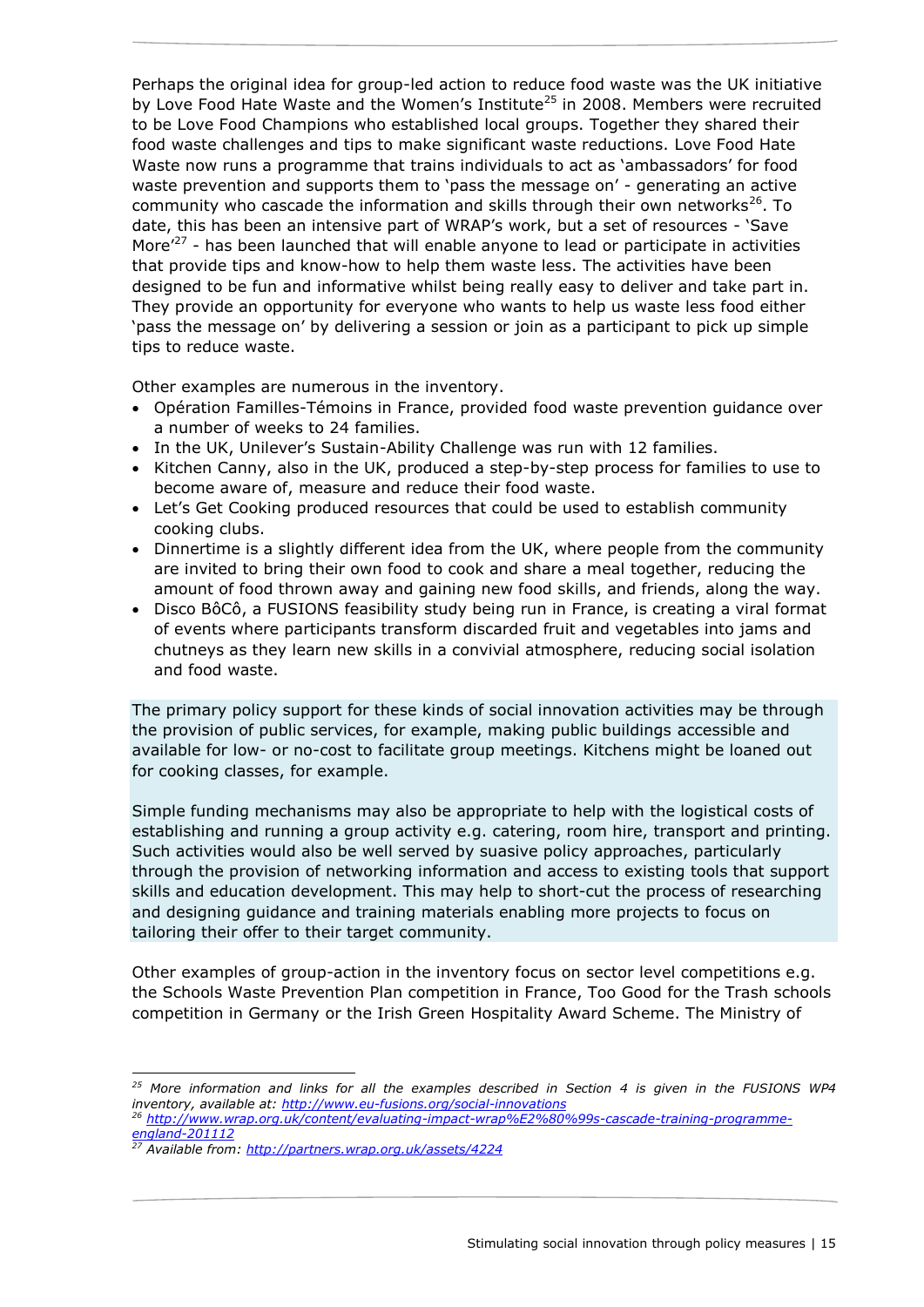Agriculture in the Netherlands ran a prize for good ideas to reduce food waste open to businesses and consumers.

In Leicestershire, UK, families were set a challenge to reduce their waste by at least one third under its Food Waste Challenge programme, while in Lochem, Netherlands, several supermarkets combined forces under the 'Food Battle' to reduce waste in their local area.

Such 'competitions' could be supported locally as part of the provision of public services. For example, a particular service – such as food waste recycling collections – could be targeted for active community-level engagement. Alternatively, local authorities could support a group's communications needs through their existing communication channels, such as newsletters and posters in the council buildings. Recent research from the Fabian Society<sup>28</sup> suggests that people have a strong attachment to the places they live  $-$  but it is as much about human relationships as it is about the natural or built environment making a participatory challenge like 'Food Battle' so effective.

The same research goes on to suggest that people need to be able to feel they can effect change in their own backyard before they can change the world. A clear rationale for seeking to activate social innovation at a local / community level (though with social media these may not be geographically bounded in the same way as we have traditionally expected). Perhaps again it is suasive approaches such as providing databases of initiatives and contacts to support idea generation and networking that would be most effective.

### <span id="page-15-0"></span>4.2 Linking up haves & have nots

#### <span id="page-15-1"></span>4.2.1 Exploring food redistribution initiatives

Food redistribution is perhaps the most universal social innovation tackling food waste. In 2013, the European Food Banks distributed 402,000 tonnes of food, equivalent to 804 million meals, to 5.7 million people in partnership with 31,000 charitable organisations. Examples of food surplus redistribution are so widespread across Europe, the WP4 inventory only mentions those that have gone beyond the original concept in some way and demonstrate waste prevention.

There are several examples of establishing 'directory' style services, to link up those with food surplus with those who are in food poverty. While this could be considered an information and networking activity (similar to the suasive approaches mentioned above) these sorts of activities are so prevalent and distinct from general information provision, they deserve their own investigation. They operate either with a focus on redistributing food surplus from businesses or, in a relatively new development, redistributing household-level food surplus.

Looking first at those which focus on redirecting food surplus from businesses to those in need, Food Cloud, in Ireland, allows registered businesses to upload details of their surplus food and the time period in which the food can be collected. Such online, decentralised models of food donation are an exciting build on traditional food bank or

*<sup>28</sup> Pride of Place, Fabian Society, 2014. Available from: [http://www.fabians.org.uk/wp](http://www.fabians.org.uk/wp-content/uploads/2014/06/Pride-of-Place.pdf)[content/uploads/2014/06/Pride-of-Place.pdf](http://www.fabians.org.uk/wp-content/uploads/2014/06/Pride-of-Place.pdf)*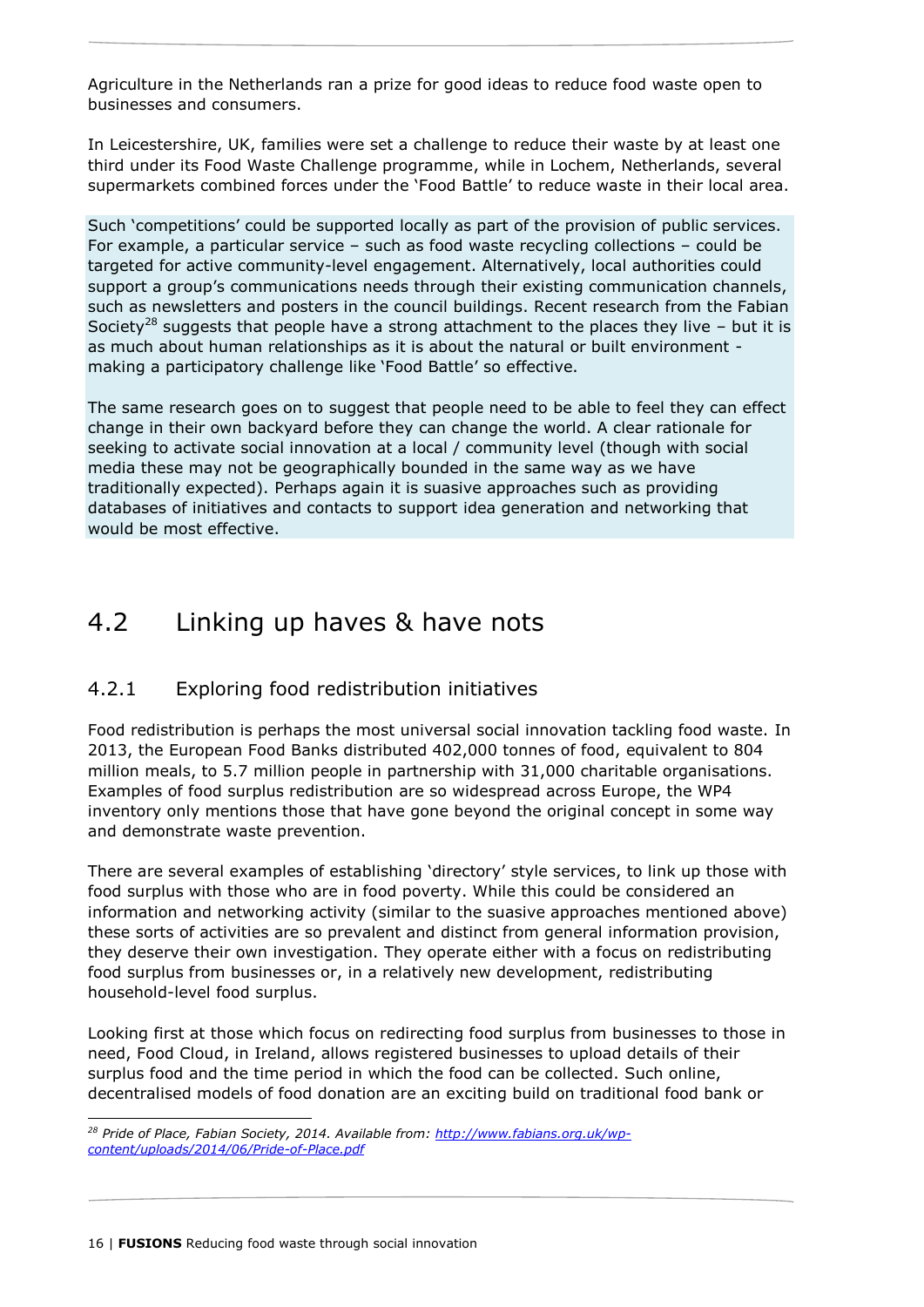food donation approaches. The FUSIONS feasibility study run by the Hungarian Food Bank will drive change in food donation services within the hospitality sector by establishing new relationships between food service donors and recipients, while the social supermarkets feasibility study will establish what success factors and criteria are needed to situate a particular social supermarket model in a locality.

Those focusing on household-level food surplus take a different approach. For example, Partage ton Frigo in France has developed an app which allows you to take a picture of what you can't eat, name it, and share it on the app's database. Share your meal in the UK and the Netherlands operates on a similar basis making it possible to share your home cooking with your neighbours. Foodsharing.de from Germany works like an online supermarket, where people can sell and buy leftovers from their household to others. While anything you've grown, raised, or produced yourself can be swapped - apples for eggs, eggs for bread, bread for jam etc. as part of Apples for Eggs. These have the added dimension of connecting people directly to each other, creating compelling new social relationships between previously separate individuals.

In Belgium, newly launched 'Foodwe.org' operates across both the business and consumer audiences, enabling retailers, local producers and individuals within a neighbourhood to advertise their products on Foodwe.org, to prevent food which is still fit for consumption from going to waste.

The principal component is often some sort of database or map that provides visibility to donors and recipients.

There are some notable extensions to these sorts of services. Food Cycle in the UK combines volunteers, surplus food and spare kitchen spaces to create tasty, nutritious meals for people at risk of food poverty and in social isolation. The gleaning network, created by Global Feedback in the UK, coordinates teams of volunteers to collect fruit and vegetables that are leftover after harvest directly from the fields and provide it to local charities. This idea is now being made available across Europe through the implementation of feasibility studies in Poland, France and Spain, and development of a guide by the FUSIONS project.

#### <span id="page-16-0"></span>4.2.2 Using policy to support redistribution of food surplus

With regards business-level food donation, key here perhaps for policy is the often discussed change to regulation that would allow those businesses donating food to be exempt from paying VAT on any donated food. Determining the current landscape of rules across member states would be a useful first step to harmonising the practice.

Another proposal has been the introduction of the Good Samaritan Act that limits the liability of donors for any food safety incident that occurred as a result for their donation. Such a law is in place in the US since  $1996^{29}$  and was introduced in Italy in 2003<sup>30</sup>, with presentations on its effect discussed at the WP3 social camp event. The law seeks to encourage and increase food donation activities.

The current scope of business-donation activities, largely organised and driven by the non-profit sector, or even by private individuals in the case of 'Foodwe.org', indicates

*[\\_ahac\\_05102012\\_3\\_feba\\_en.pdf](http://ec.europa.eu/dgs/health_consumer/dgs_consultations/docs/ag/summary_ahac_05102012_3_feba_en.pdf)*

*<sup>29</sup> <http://www.gpo.gov/fdsys/pkg/PLAW-104publ210/pdf/PLAW-104publ210.pdf>*

*<sup>30</sup> [http://ec.europa.eu/dgs/health\\_consumer/dgs\\_consultations/docs/ag/summary](http://ec.europa.eu/dgs/health_consumer/dgs_consultations/docs/ag/summary_ahac_05102012_3_feba_en.pdf)*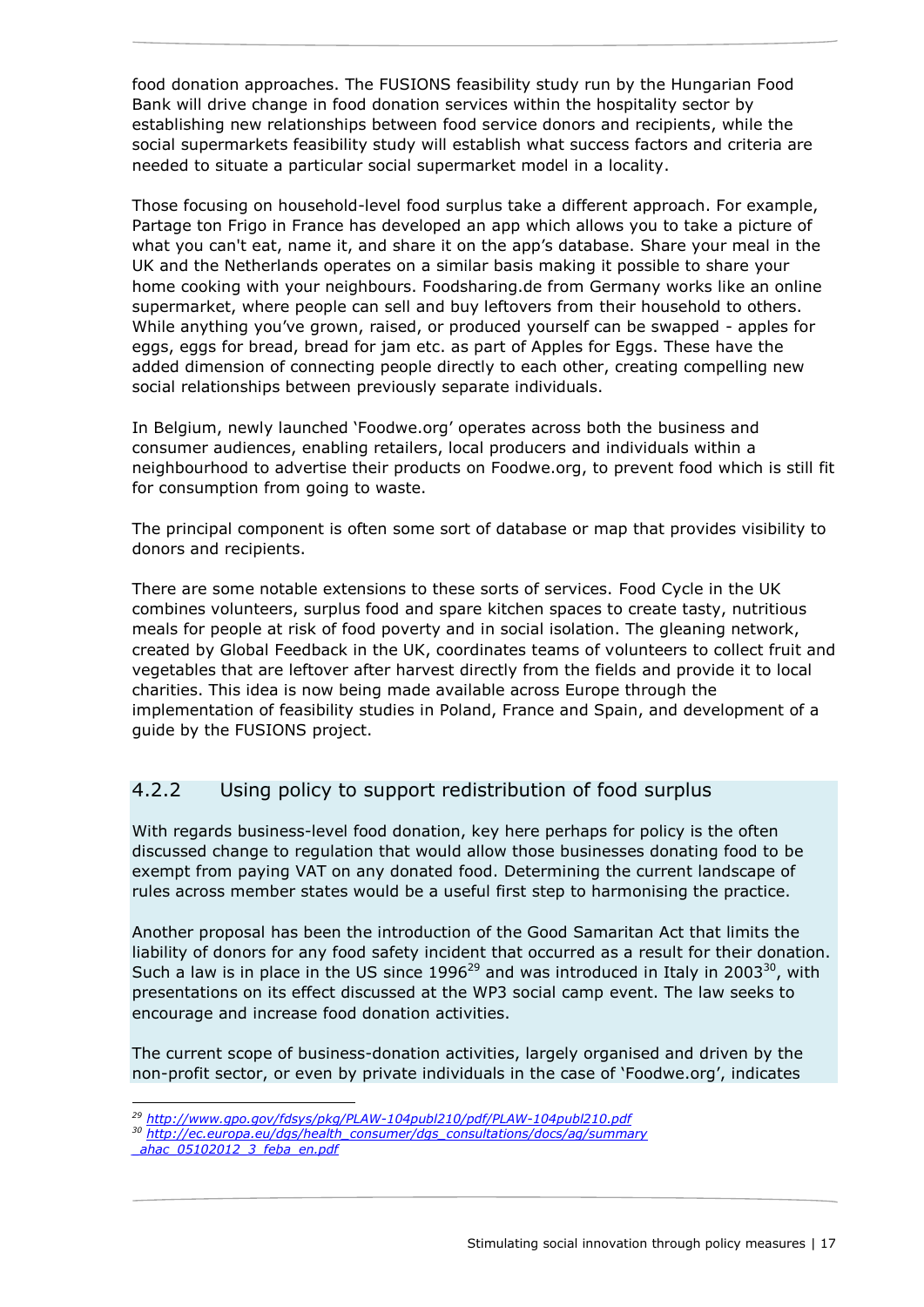that other market-based or suasive approaches may support continued work to make more food surplus available for human consumption. Funding is needed to establish and run the technology behind platforms that provide a 'matching' service and they need to be well communicated in order to be used and therefore sustained. The FUSIONS feasibility study 'Surplusfood.net' is exactly that sort of action by the EC. It will fund the development, testing and use of online and SMS tools to decentralise food donation activities in Denmark and provide much needed evidence about the barriers and needs of supporting these sorts of initiatives.

One of the principal missions of the European Commission $31$  is to promote the competitiveness of the ICT industry and to support the take-up of ICT and e-business practices by European enterprises and citizens. Coupled with that however, is the need to improve access to social media and smart phone technology to enable more people to access for example, internet-based food surplus 'matching' services, particularly as they become more decentralised. The use of social media as the mechanism for some social innovations, as well as to communicate about social innovation activities, is a key aspect of improving their take up and spread. However, there are still large numbers of people without access. For this reason Neighbourly Hanger in Serbia has taken a physical approach to making food available to the poor, literally hanging it from a specially designed post in the street, rather than relying on e-technology.

#### <span id="page-17-0"></span>4.2.3 Avoiding market distortions through policy mechanisms

The recent proposal for a revision to the Waste Framework Directive $32$  includes the following clause:

*"In defining national food waste prevention programmes, Member States should set priorities based on the waste management hierarchy...In the case of food waste, it should be carefully assessed whether and for which categories of food waste, donation as well as the possible use of former foodstuffs in animal feed should be given priority over composting, creation of renewable energy and landfill. This assessment should take into account particular economic circumstances, health, and quality standards, and always be in line with Union legislation regarding food and feed safety, and animal health."*

This raises a key question around how policy can best promote the waste management hierarchy to optimise food use, ensuring that as much food surplus as possible is made available for human consumption (usually characterised as preventing food from becoming waste). Often, the economic situation (price but also contractual obligations) dictates the route through which food surplus is managed. For example, a company may send its food surplus to anaerobic digestion rather than redistributing it to a charity.

It may be important for the policy framework to be strengthened to promote the *social value* of a particular management route, not just the economic value. Being able to evaluate the social impact is a key step towards this, and something that FUSIONS is investigating in WP1, led by the Swedish Institute for Food and Biotechnology. Policies such as VAT exemption and the Good Samaritan Act, mentioned above, as well as improved redistribution logistics and coverage, go some way towards promoting activities in line with the top of the waste hierarchy, but a way of quantifying and equalising the

*<sup>31</sup> [http://ec.europa.eu/enterprise/sectors/ict/competitiveness/index\\_en.htm](http://ec.europa.eu/enterprise/sectors/ict/competitiveness/index_en.htm)*

*<sup>32</sup> <http://ec.europa.eu/environment/waste/pdf/Legal%20proposal%20review%20targets.pdf>*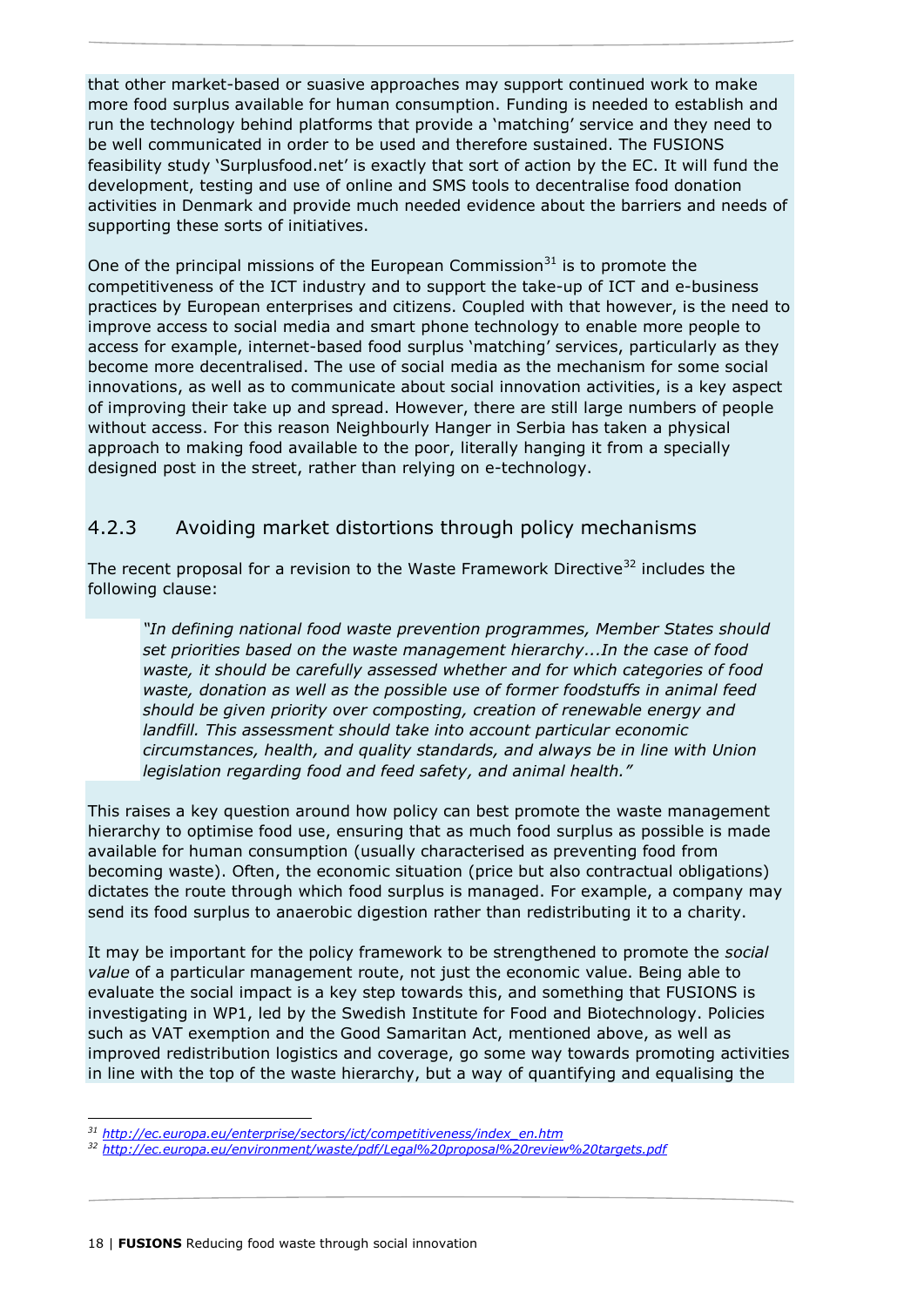importance of social benefit as well as economic benefit may also be important. This will be further investigated through Task 3.2.1.

#### <span id="page-18-0"></span>4.2.4 Social innovation food use business models

There is another type of example that's worthy of mention here. Several organisations have established commercial businesses to transform surplus food into new products for sale. Rubies in the Rubble use surplus fruit and vegetables to make jams and chutneys whilst employing and training people who are struggling to get back into work. Similar projects are Rejuice in the UK which produces fruit juices and smoothies from surplus fruits from London markets, and Snact which uses fruit surplus to make its fruit jerky.

There are existing examples of policy being used to support green entrepreneurs, for example through market-based approaches such as European Regional Development Funding. Such funding provides start-up support and advice, and supports entrepreneurs and small businesses to thrive, which is a key element of any successful economic approach at all policy levels. Such activities can simultaneously have environmental and social benefits as the above examples show. Perhaps the key to any support is enabling the transition from publicly funded initiatives, or even individually funded ones in some cases, to those with a sustainable business model. Being able to capture project benefits, in their widest sense (economic, environmental and social), and ensuring all relevant departments are linked into supporting the project's success is key.

### <span id="page-18-1"></span>4.3 Intervening in education

There are few examples of educational initiatives in the WP4 inventory, in part because they are difficult to characterise as social innovation. Often they are temporary or separate parts of the teaching programme rather than being embedded in the curriculum and thus fostering lasting relationships and change. However, developing educational programmes is potentially a key area where new policy could raise awareness of food waste and *instil values of social innovation* creation and participation (Figure 3) among young people by exploring ways of bringing social innovation initiatives into the learning process, and particularly by connecting educational delivery to existing social innovation projects in the local community.

One of the FUSIONS feasibility studies – Cr-Eat-ive Schools in Greece – is working to engage young children and their families in food waste prevention. It includes householdlevel action, collaboration between teachers and school catering staff, and the development of new educational materials to raise awareness and teach new skills and behaviours around waste. Other examples of intervening in the curriculum to re-educate children around food use have been shown in Denmark where Stop Madspild was run for Danish schools by Stop Spild Af Mad Movement in collaboration with The Danish Union of Teachers.

These ideas present an opportunity for regulatory approaches. New educational activities that combine food waste prevention and social innovation could be brought into school curriculums. Where good programmes exist at primary level, these should be extended to secondary level, where potentially there is less scope to bring in such topics. A key issue is that food waste can 'belong' to several subject areas: economics, food technology, geography, politics, citizenship etc. Yet, as mentioned in the introduction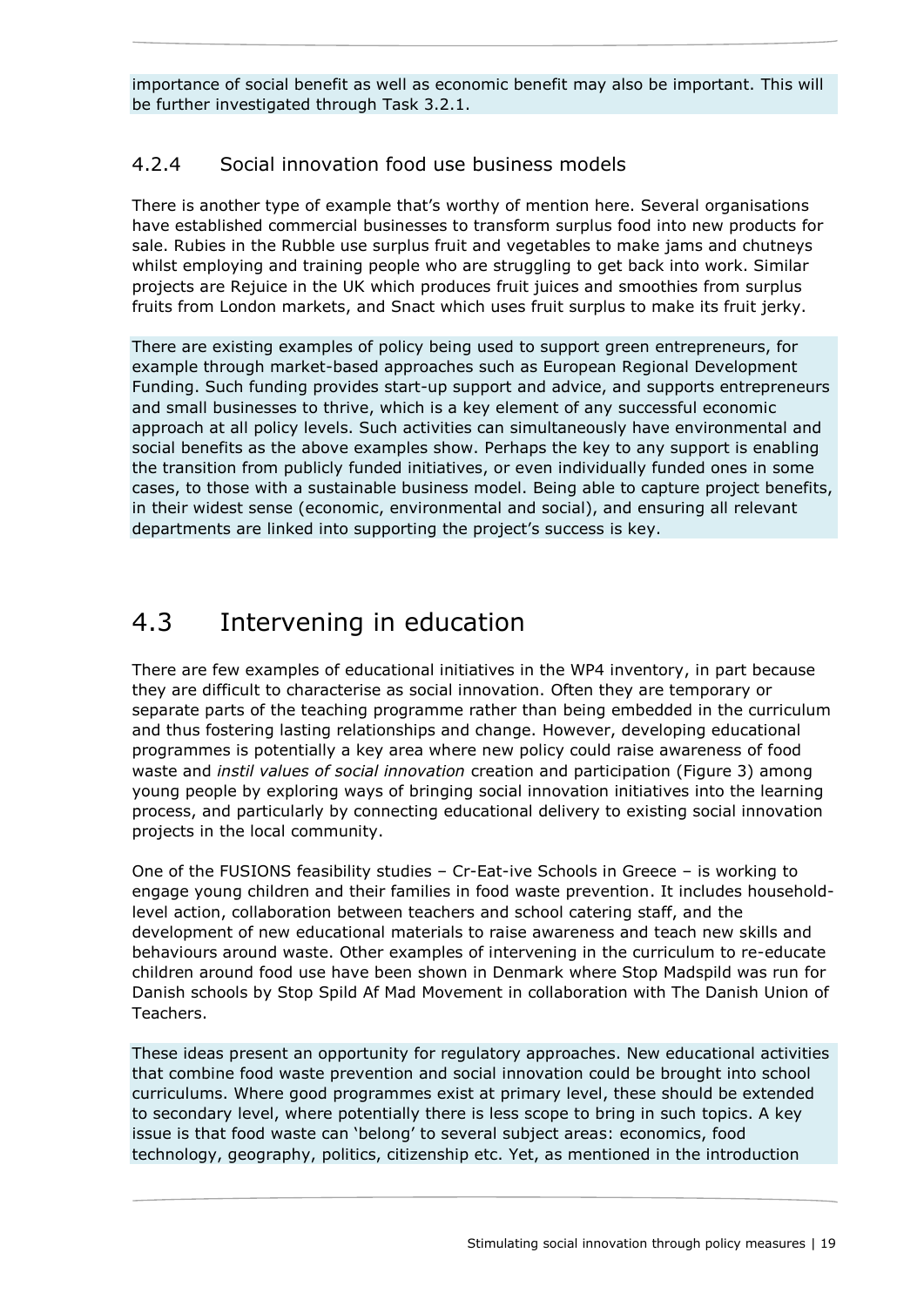(Section [2.1.1\)](#page-5-0) we need to take both a food system view and cross disciplinary boundaries if we're to make a significant contribution to food waste reduction given its complexity.

Life-long learning is also an important element for consideration. Many of the examples given in the inventory are focused on fostering new food skills among adults. Ways in which food waste messages can be brought into adult education programmes are being explored, for example the UK Save More activities worked with adult education specialists to design activities that could be delivered as part of literacy, numeracy and budgeting training.

On another level, there is the ongoing need to educate our businesses both to help them identify actions they can take to reduce waste through social innovation in their own operations, but also to break down sectoral and disciplinary boundaries to enable sharing of good practice and organisational learning. Providing funding to support the creation and dissemination of adult and business-focused education is a key policy area for further exploration.

### <span id="page-19-0"></span>4.4 Creating an alliance

There are a few examples in the WP4 inventory where an alliance has been created to work collaboratively to reduce food waste, for example between the German Hotel and Restaurant Association (DEHOGA) and the Federal Ministry of Consumer Protection. The extent to which formal alliance structures can support social innovation, and therefore what policy structures are needed to underpin them, is an important area.

Alliances (also called voluntary agreements, frameworks for action or platforms etc.) may not in themselves demonstrate a social innovation. Considering the criteria for social innovation (Section [2.1\)](#page-4-1), while they are often a new combination of existing elements and can cut across sectoral boundaries (for example the UK Courtauld Commitment<sup>33</sup> includes both food retailers and manufacturers), they don't necessarily yield new social relationships. Often the previous divisions, driven by competition and the customer/supplier relationship cannot be overcome. However, such voluntary agreements, in enabling knowledge sharing among potential actors and fostering the creation of new initiatives, can play a role in enabling social innovation at the food system level.

Alliances to reduce food waste are taking place at all geographical levels, for example:

- the UNEP Think Eat Save initiative and WRI Protocol at the global level;
- the FUSIONS platform and Food & Drink Europe Every Crumb Counts initiative at the European level;
- the UK Courtauld Commitment and French National Pact are operating at the national level; and
- Plataforma Aprovechamos los Alimentos, tackles food waste at the regional level in Catalonya, Spain.

Food waste is a "cross-silo" domain, both in terms of its goals, its primary aspects (environmental, social, food safety and hygiene, financial, legal etc.) and its stakeholders

<sup>-</sup>*<sup>33</sup> [www.wrap.org.uk/courtauld](http://www.wrap.org.uk/courtauld)*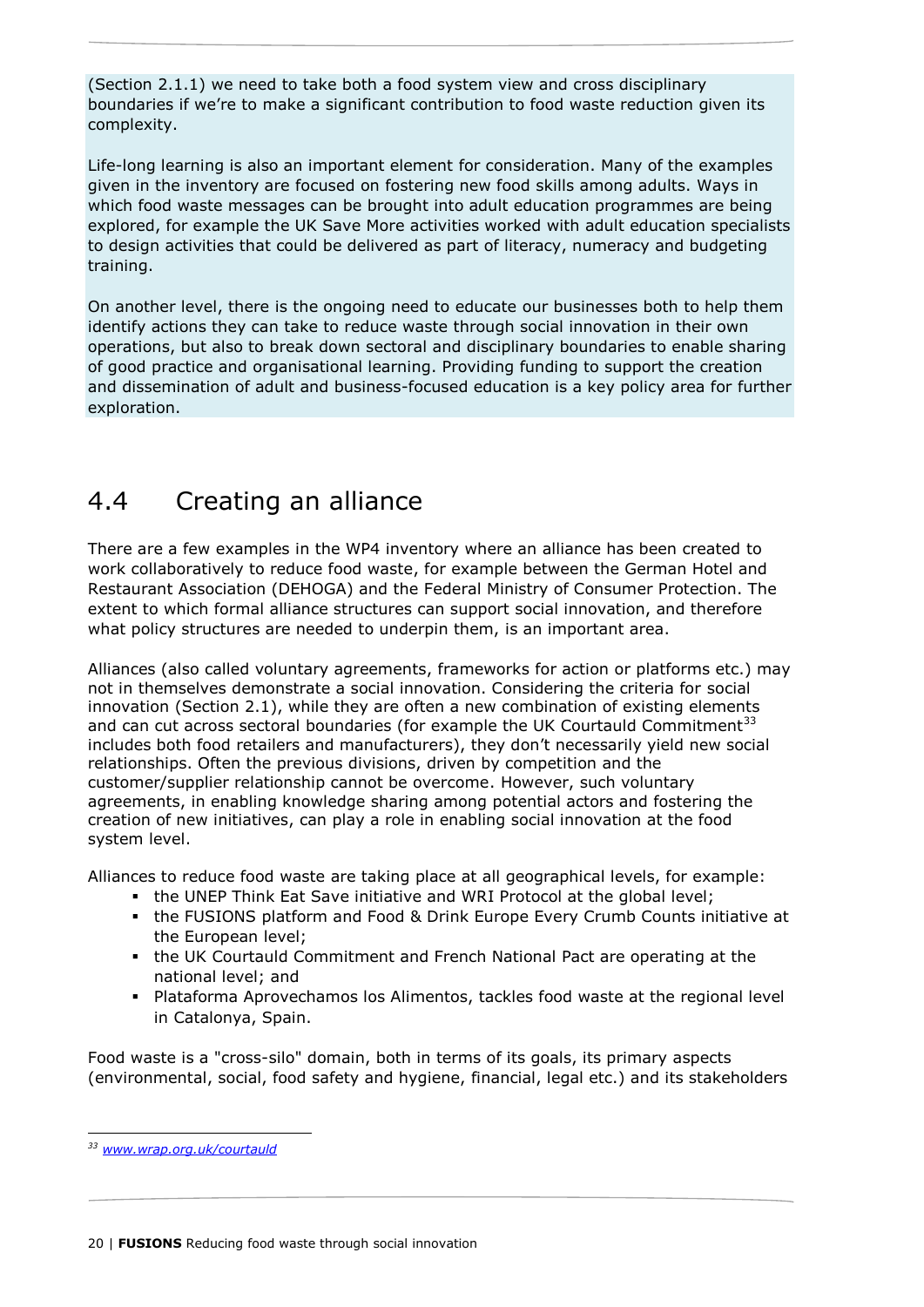(agro-food, public, research and education, non-profit sectors and consumers). Partnerships among different players are therefore key.

Food waste oriented alliances could play an important role in driving social innovation. For example, the UK's Love Food Hate Waste programme, delivered in part under the Courtauld Commitment, has provided the expertise, partnerships, resources and vision for social innovations such as the Love Food Champions project and Save More activities.

A deeper analysis of these initiatives may help determine their key success factors and provide best practice, key indicators and criteria, both for enhancing the existing initiatives as well as for enabling the more efficient creation of new ones. An analysis of the genesis of existing initiatives (e.g. their goals, participants, activities and results), and particularly the role of policy in their establishment, would make a useful contribution to this debate. This could be overlaid with a review of how they are currently supporting social innovation, and the barriers and opportunities of including an emphasis on social innovation mechanisms within their delivery framework. Such work may align closely with inserting more social innovation approaches into CSR and public procurement activities mentioned above (Section [3.2\)](#page-10-1).

EU policy might encourage voluntary collaboration to build on the contribution of an individual company CSR by: helping companies share good practice, building bridges between large companies and small organisations, making the potential contribution of social innovation more visible through system-wide measurement, and promoting system wide collaboration and change, for example, by promoting social innovation as a delivery mechanism at all stages of the food chain.

Experience of UK is that Government involvement (directly and / or through a brokering organisation like WRAP) is seen by industry as important in helping legitimise collaboration in the context of Competition Law. This creates the enabling context for dialogue to identify opportunities for social innovation and provides a forum where small organisations can engage large companies, which allows their contribution to become more visible as part of a whole system view. A recent example is the UK Food Redistribution Industry Working Group  $34$ , which brought together retailers, manufacturers, wholesalers, charities and other industry bodies and collectively they have been able to share good practice and build on the good work already being undertaken.

### <span id="page-20-0"></span>4.5 Doing something disruptive

-

Several examples listed in the inventory represent a *disruptive* intervention, which potentially have the greatest resistance to being adopted. It is, therefore, our assertion that what is key to their success is the parallel development of a supportive social infrastructure to facilitate the required behaviour change that will lead to its adoption.

Whilst a disruptive intervention may grab the headlines, its acceptance and use, underpinned by a new way of doing things, is what will enable it to be sustained and deliver the change it set out to achieve. To illustrate this point, let us look at the introduction of retailer trials of new promotional mechanics in the UK and the

*<sup>34</sup> <http://www.wrap.org.uk/content/insights-and-action-identified-food-redistribution>*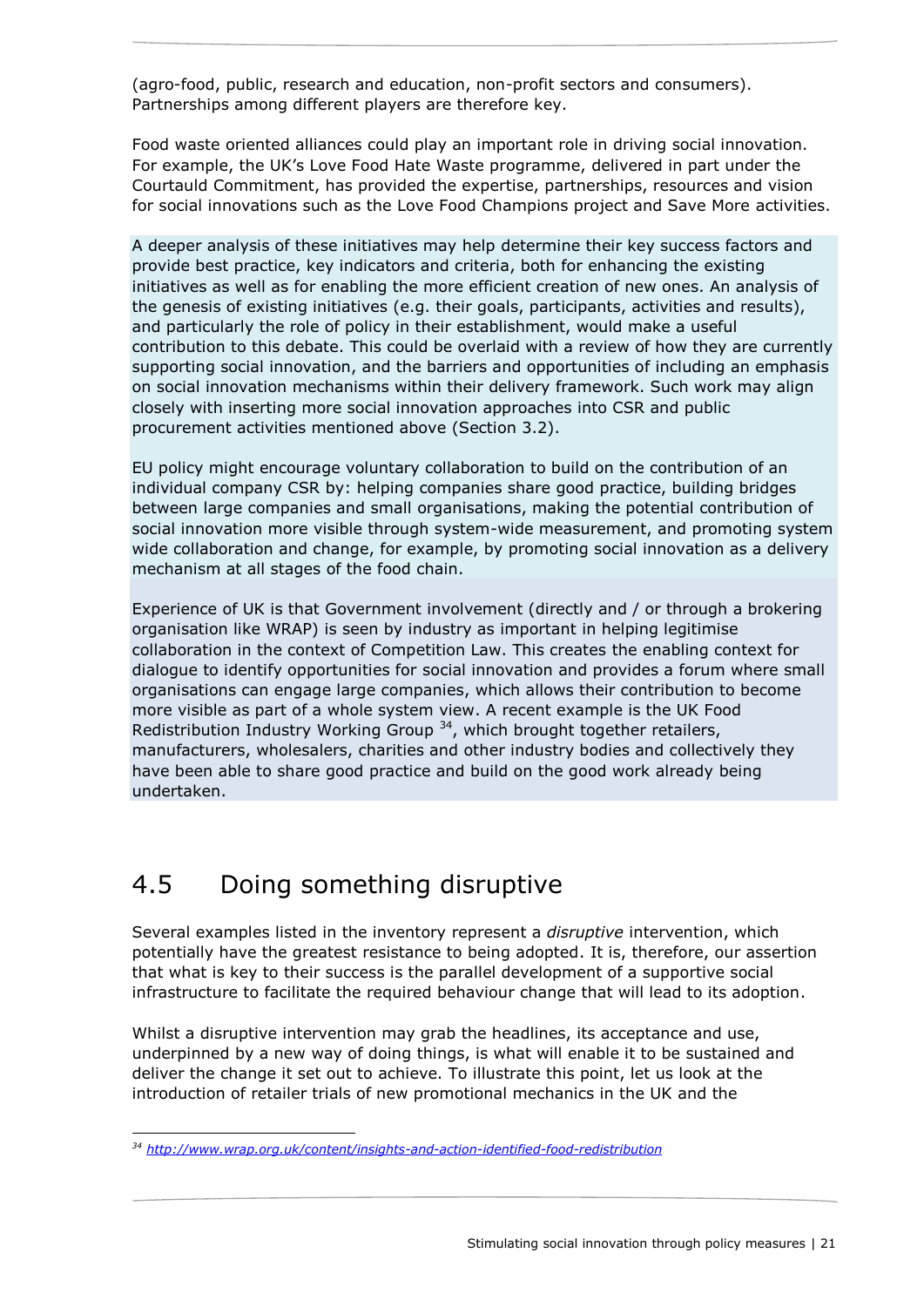Netherlands. In effect 'Buy one get one free' became 'Buy one get one free next time' or similar. The assumption was that people may buy more than they can use in order to get the value from the offer. By making half the quantity available at a later date, the risk that any excess would be thrown away ('it was free anyway') would be reduced. Beyond the technical, logistical and economic changes required to introduce such a change to the retail environment, and associated communications activities, there is a need for social and behavioural change to ensure that the new mechanic is taken up by customers. The trials have not been progressed and while the reasons are not known, it may be that the supporting social infrastructure (e.g. keeping hold of vouchers or receipts, planning how you'd use the product at a future point etc.) that enables such changes to become embedded were missing.

There are several other examples of disruptive change listed on the inventory. The waste of food in buffets was targeted through a Dutch project that sought to reduce the quantity of food available in the last minutes before the buffet closed. Its success relied on buffet patrons *accepting* the change and modifying their behaviour accordingly (potentially changing the time they arrived at the buffet). In Italy, a new store was opened that merchandised its products via bulk dispensers rather than pre-packed. Ecopoint allows customers to take exactly what they need, potentially limiting waste, but relies on an acceptance of the new dispenser system and customers' advanced preparation to take suitable containers to the store.

The People's Kitchen within the People's Supermarket creates nutritious ready meals for customers to buy and eat at home from all the products that are approaching their expiry date that are sold in-store. A similar idea has been implemented by retailer ICA Malmborgs Tuna in Sweden, and very recently as part of In-Stock pop up restaurant in Amsterdam, Netherlands. Again, these require people to think differently about readyprepared food and the role of their supermarket in directly producing food.

Unilever worked with the Stop Spild Af Mad Movement in Denmark to introduce 'doggy bags' at its food service outlets to reduce food waste. Initiatives such as this have been introduced in many places and rely on a new dialogue between staff and customers about leftovers, food safety and planned use of the food taken home.

In the UK, an example of a local council taking direct action was found in Middlesborough where local gardeners and growers with surplus fruit, vegetables and flowers were invited to sell them at a popular fortnightly event. A similar idea was seen at the Keelham Farm Shop (UK). This time local gardeners and allotment holders with surplus fruit and vegetables were encouraged to bring in excess produce to be sold in exchange for credit in the shop. A different approach was trialled in Finland. Saa Syödä established a food exchange system within a block of flats to help people to share their food surplus instead of discarding it. All require a new way of interacting with the local community, local organisations and food.

These examples illustrate the need for *social* innovation to be an *integral part* of implementing any technical or behavioural innovation. Given this will largely need to be delivered within the project, it may be that policy has a limited role in individual behaviour change though sharing good practice will be useful. Instead the primary role for policy may be in establishing supportive foundations for behaviour change. Suasive approaches that raise awareness of pressing environmental and social challenges, and engage citizens in their responsibility and ability to help tackle them are essential to underpin non-policy-led innovation.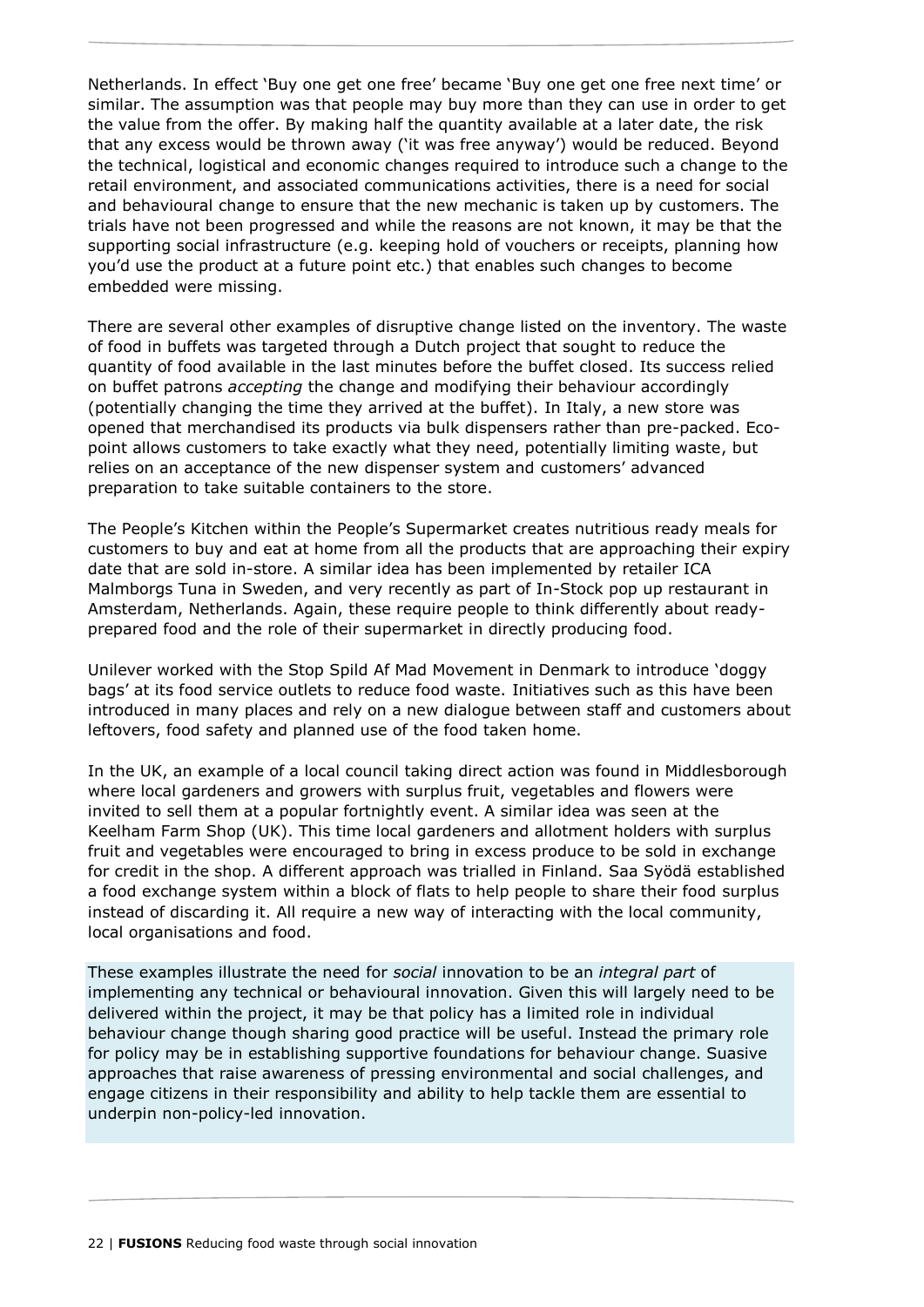The majority of those examples given above are developed as partnerships between businesses, research and academic institutes and the non-profit sector. The support mechanism may well be, therefore, that EC-funded innovation programmes should encourage cross-sector partnership and facilitate new entrants to access funding mechanisms and support networks. This is already happening, for example, the FUSIONS feasibility study 'Order-Cook-Pay' in Sweden will test the implementation of a new proactive ordering system in school canteens. Combining the knowledge of academics with school caterers and teachers will ensure that alongside testing the new technology, consideration will be given to how the initiative will be communicated to staff and pupils as it is introduced, and how it will give ongoing feedback.

Setting the agenda through clear ambitions around food waste prevention, such as the recent proposal to revise the Waste Framework Directive<sup>35</sup> to include a target to reduce food waste by 30% by 2025, helps to justify investment and effort in piloting disruptive approaches. But their success relies on the effective execution of the disruptive solution and mechanisms to *bring people with them*, through stimulating a social innovation around the idea. The most obvious example of this is the development and take-up of social media, which relied on technical innovations *and* social innovation to make its use part of daily life.

*<sup>35</sup> <http://ec.europa.eu/environment/circular-economy>*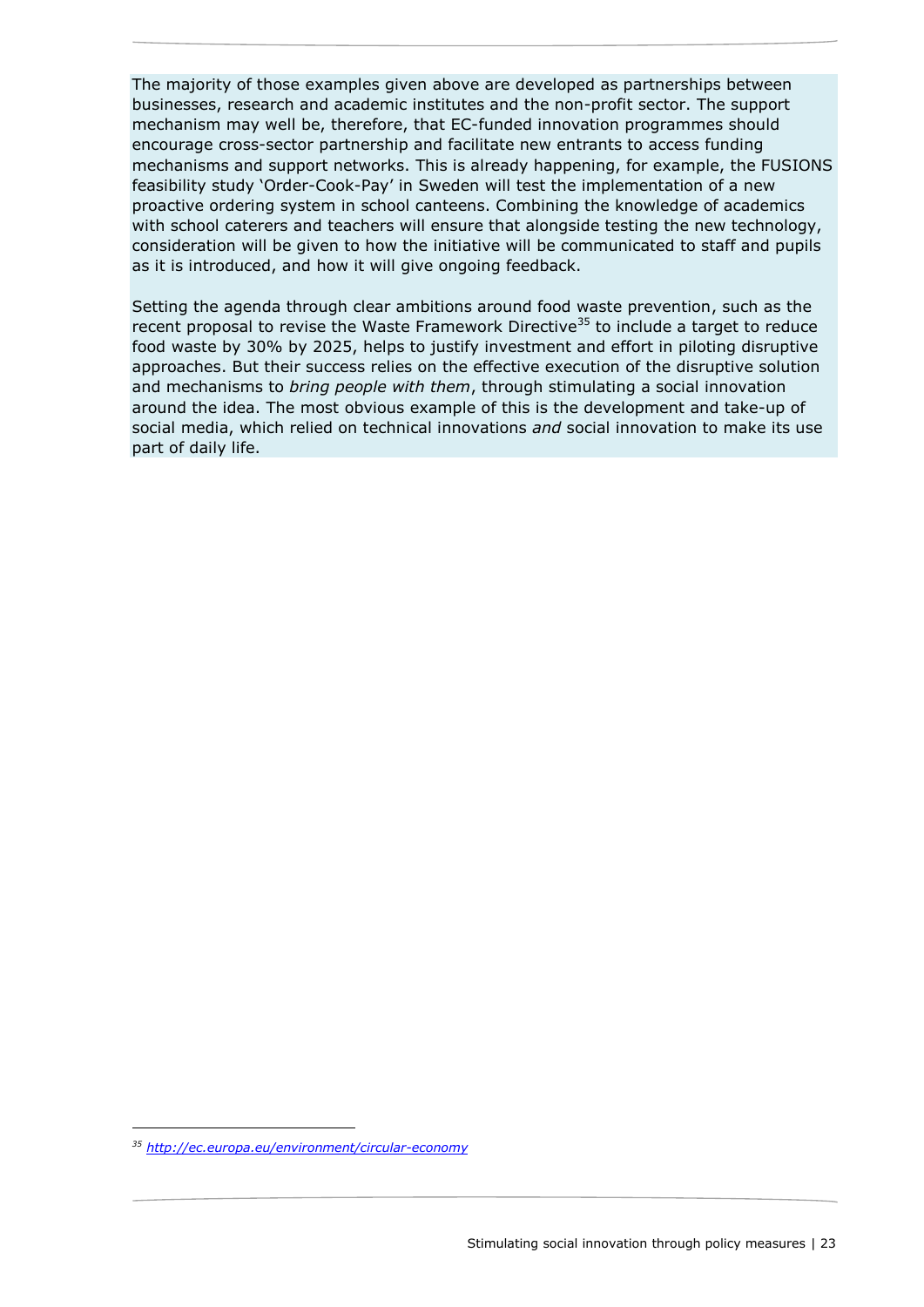## <span id="page-23-0"></span>4.6 Summary

Tackling food waste is one of the most important priorities for this generation. It has its own significant benefits, including business and consumer cost savings, and the reduction in environmental impact of food production and waste management. Yet, as shown in the inventory, by using social innovation, food waste prevention projects can *simultaneously* have social benefits from reducing social isolation to improving access to nutritious food. There are numerous actions being taken across Europe and at all points of the food supply chain to reduce food waste. Many of these are using social innovation as a delivery mechanism with significant effect.

The above analysis is summarised in Figure 4. Policy can enable and facilitate the creation, use and scaling of social innovation activities in a number of ways. The central circle in Figure 4 shows the four policy instruments FUSIONS is using to catalogue policy approaches while the boxes identify the key actions that each instrument could take to support social innovation. These ideas could be viewed as the policy framework conditions that could support social innovation to continue to tackle food waste in the future.



*Figure 4 – Initial categorisation of potential policy support to social innovation*

Reflecting on the many examples of social innovation initiatives and policies presented in this paper, it is clear that policy has a role in all three stages of the social innovation cycle – creation, use and scale-up (Figure 5) – but arguably the most important role for policy is in the 'scaling up' stage rather than in stimulating the initial innovations, which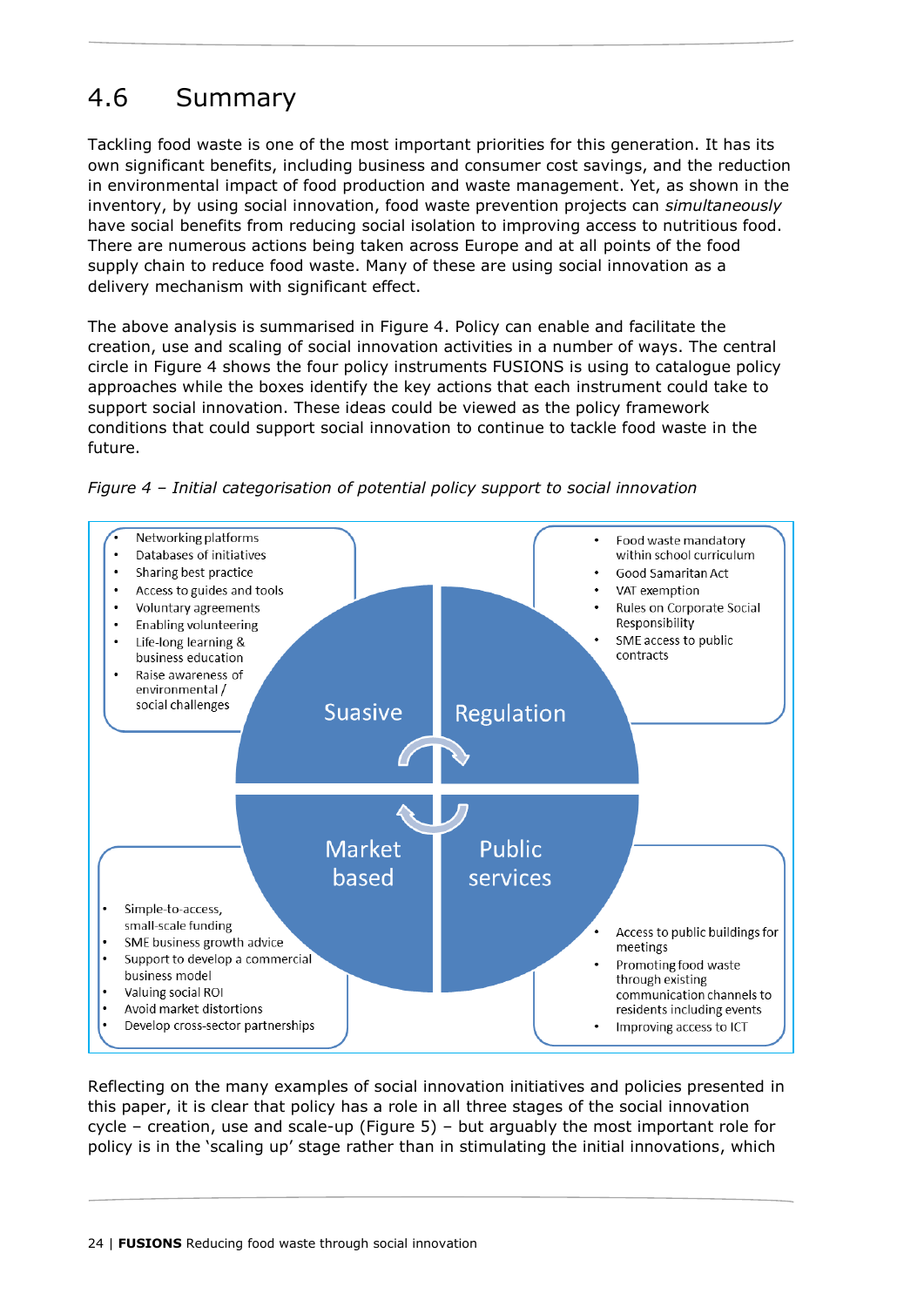by their nature are not very predictable. FUSIONS WP4 has a specific task to aid the spread and dissemination of social innovation initiatives, which it is doing through the FUSIONS Platform (WP2) and its own communication activities. An important WP4 deliverable will be the evaluation of the feasibility studies which will aim to present a comprehensive view of how they were delivered, and the wide spread of impacts they achieved. This may support policy impact assessment methods to value social, environmental and economic impacts equally.



*Figure 5 – Ways in which policy can support each social innovation stage*

At the start of the FUSIONS project, social innovation to prevent food waste was a largely unexplored research area. Much has been learned through the investigation and discussion carried out by WP3 and WP4, and particularly through the active development of new social innovation projects (WP4 feasibility studies). We look forward to continuing the learning journey into the role policy can play in supporting social innovation through WP3. FUSIONS will continue to investigate and build on the initial ideas described in this paper so that we can build up strategies for improved policies to reduce food waste by promoting social innovation initiatives.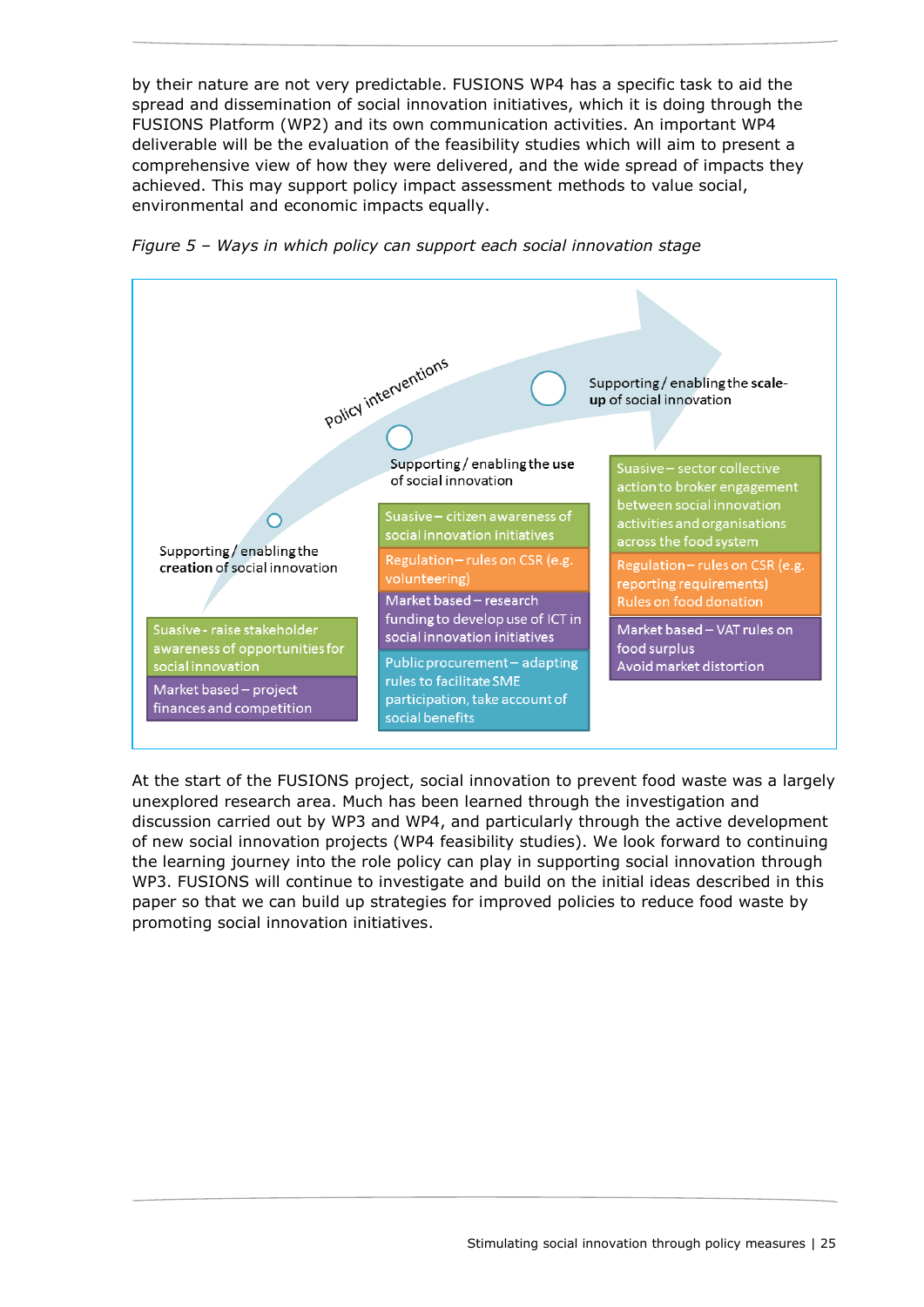# <span id="page-25-0"></span>5 Taking our ideas further

## <span id="page-25-1"></span>5.1 Suggestions for further study

The purpose of this paper is to position FUSIONS for further exploration under WP3 of how policies could be improved to stimulate social innovation activities that prevent food waste.

#### <span id="page-25-2"></span>5.1.1 Next research steps

The key future action will be to review the inventory of policies (Task 3.1) for examples of policies affecting social innovation initiatives e.g. VAT on food donation, and making a separate analysis that could inform Task 3.2.3. What are the major obstacles social innovation faces in terms of gaps in existing policies? What are the policy priorities, which will be most influential and which could impact on the biggest tonnages of food waste?

It will also be crucial to analyse how the EU activities in Section [3.1](#page-8-1) are brought into national and local policy, particularly considering EU competence in specific policy areas. This is partly to ensure that policies that support social innovation are implemented at the correct level but also to determine if the relevant structures exist at Member State or regional government level to implement and tailor EC initiatives.

Potentially, the task focused on understanding socio-economic policy incentives (Task 3.2.1) could review market failures which merit policy intervention e.g. missing information (lack of communication between players in the food system) or missing incentives etc. Furthermore, it could assess the role for policy makers to ensure they avoid market distortions from their policies, for example, where renewable energy policies subsidise anaerobic digestion potentially to the detriment of redistribution.

Finally, a key aspect of further work will be to understand the food waste and social innovation barriers from the policy perspective. What might we learn from the huge body of literature on policy impact studies, on adjacent topics to food waste, about how policy can overcome these barriers.

#### <span id="page-25-3"></span>5.1.2 Questions that might be addressed through future work

- How scaleable or replicable is social innovation given it's grounded in its [local] context & the way participants understand their environment? There are two elements to this question:
	- $\circ$  What can FUSIONS WP4 do to support consortia approaches that are able to replicate the feasibility studies through innovative partnerships? Potentially this would enable the best practice to be adapted and adopted in a context-sensitive and context-relevant way.
	- $\circ$  If an initiative cannot be scaled or replicated, because it is specific to its context, what impact will that have on its *value* to policy makers and other stakeholders, in terms of justifying further funding?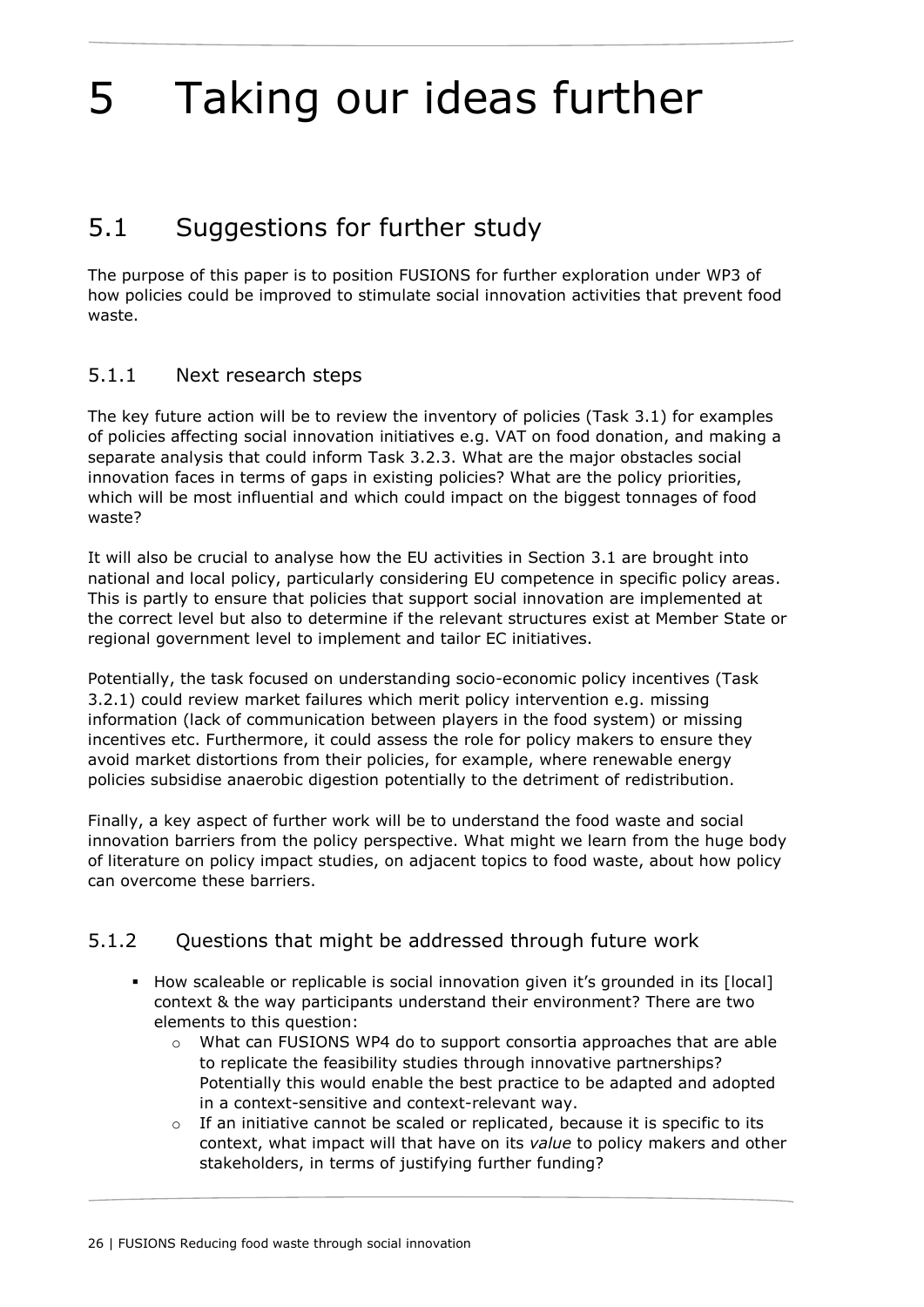• How might the context and 'local' nature of most social innovations restrict the relevance of policy approaches? At what level is policy needed and what policies at EU, national, local level would help? How does each level of policy interact, and particularly which level has the most scope to stimulate new initiatives? The work in Task 3.1 will support this exploration by examining the different policy measures adopted at EU and national level. As FUSIONS progresses to make policy recommendations through WP3, we will explore how the EU can provide the shaping conditions and critieria within which the Member States can create relevant national approaches.

It might be that the multi-nationals are key here (related to the CSR agenda noted in Section [3.2.1\)](#page-10-2) given they can operate at the EU level whilst simultaneously support local action. Potentially, a next step would be to create a map of engagement that indicates who the players are at different levels, linking back to the levels at which our WP4 initiatives are operating.

- What are the implementation and dissemination possibilities for existing successful social innovation initiatives EU-wide and what role can policymakers play? There is a key step beyond providing information to *using* that information to deliver change. Making the information recognisable and transferable is key, but also accessible and relevant. Given supermarkets are a place for most of our dialogue and reflection around our food system, what role (linked again to CSR) can they play in this?
- **H** How can we improve the visibility of existing actions and sharing of best practice across sectors? While FUSIONS is being delivered for the environmental policy makers (notably DG ENVI) there are wider implications of using social innovation to reduce food waste. As indicated in Section [2.1,](#page-4-1) social innovation projects are social in their ends and in their means. In other words they are driven by people with socially recognised goals. While our primary purpose is reducing food waste, each of our feasibility studies has a social purpose as well as a food waste reduction purpose.

For this reason, our policy customer may well extend beyond the environmental leads, to other DGs focused on, for example, health, unemployment and social exclusion. Indeed it could be that joining forces to implement social innovation projects from both angles could be the most fruitful outcome of this work, given much of the social innovation emphasis to date (Section [3.1\)](#page-8-1) has been on improving the social rather than environmental aspect of sustainability. Delivering projects that can meet two complementary but distinct policy goals will maximise our impact from any investment and, in crossing sectoral boundaries, in itself characterise a social innovation.